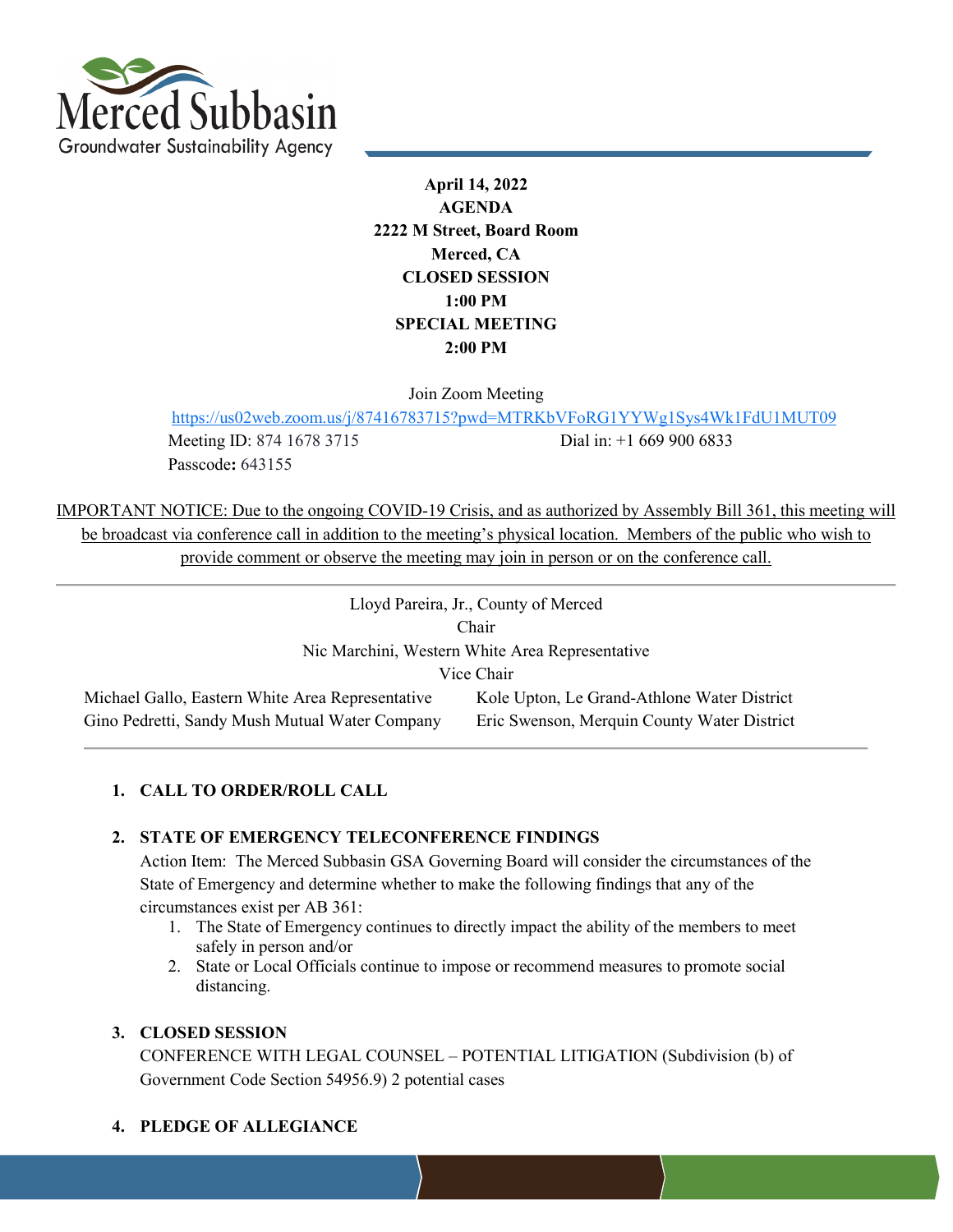Merced Subbasin Groundwater Sustainability Agency Governing Board Meeting April 14, 2022 Page **2**

#### **5. PUBLIC COMMENT PERIOD**

Public opportunity to speak on any matter of public interest within the Board's jurisdiction including items on the Board's agenda. Testimony limited to three minutes per person.

# **6. APPROVAL OF MINUTES**

Action to approve the meeting minutes from the Governing Board meeting on March 10, 2022.

# **7. WELL CONSISTENCY DETERMINATION POLICY**

Action to adopt a well consistency determination policy as well as discussion and potential direction on policy implementation.

#### **8. LAND REPURPOSING PROGRAM DEVELOPMENT**

Discussion and potential direction on land repurposing program timeline and elements.

#### **9. PROPOSITION 218 DEVELOPMENT**

Discussion and possible direction on the Proposition 218 collection and expenditure strategy to inform the development of the Proposition 218 Fee Study.

#### **10. APPOINTMENT OF TECHNICAL ADVISORY COMMITTEE MEMBERS**

Action to appoint members to and update the existing membership of the Technical Advisory Committee as proposed.

# **11. ASSOCIATION OF CALIFORNIA WATER AGENCIES (ACWA) JPIA MEMBERSHIP**

Action to authorize staff to submit a membership application to the ACWA JPIA in order to purchase liability insurance for the GSA.

#### **12. STAFF REPORT**

#### **13. BOARD REPORTS**

# **14. NEXT REGULAR MEETING**

# **15. ADJOURNMENT**

Alternate formats of this agenda will be made available upon request by qualified individuals with disabilities. Appropriate interpretive services for this meeting will be provided if feasible upon advance request by qualified individuals with disabilities. Please contact the Secretary at (209) 385-7654 for assistance and allow sufficient time to process and respond to your request. Copies of agendas and minutes will be available at the Merced County Community and Economic Development Department and at www.countyofmerced.com/MercedSubbasinGSA.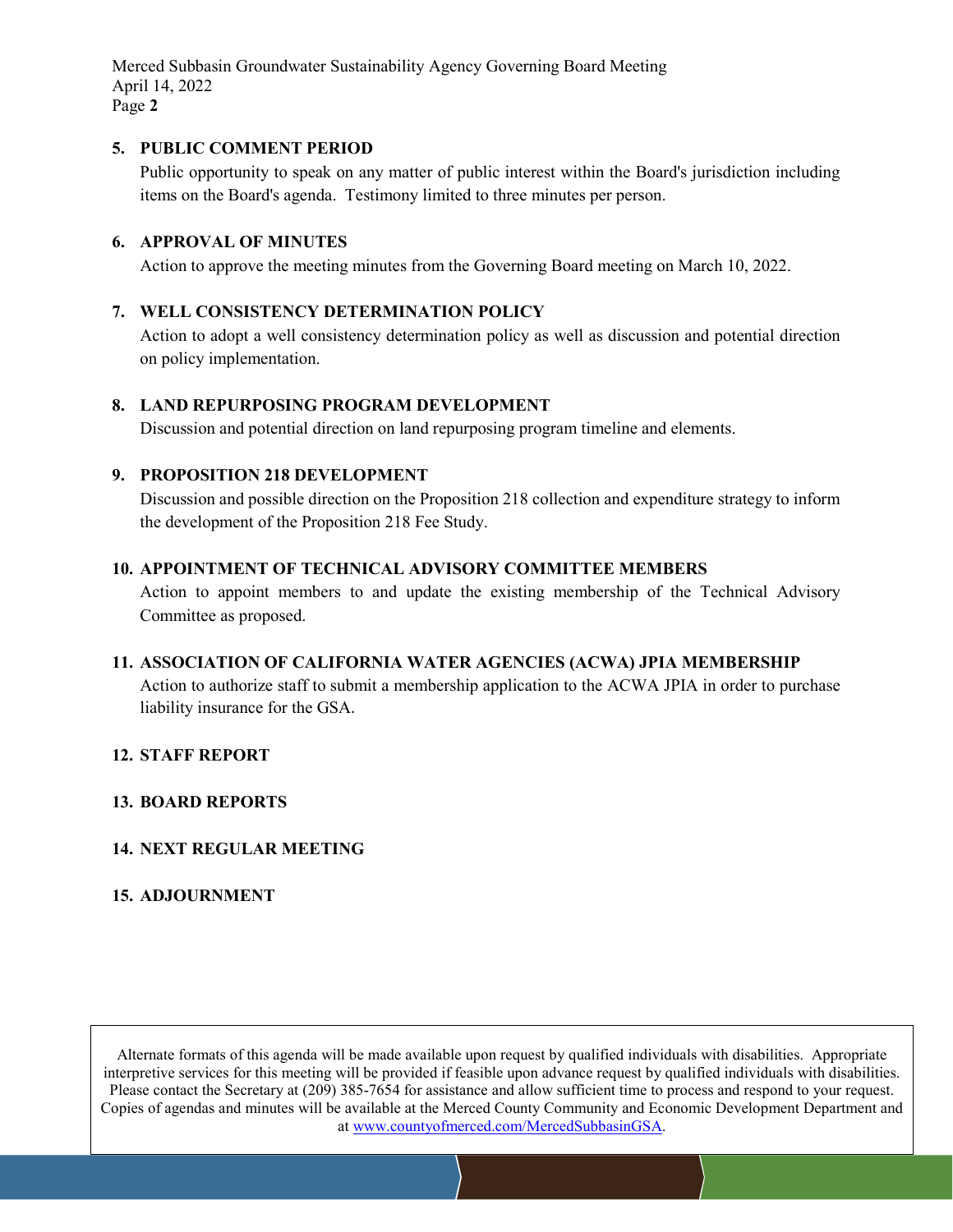# **TO: MEMBERS OF MERCED SUBBASIN GSA GOVERNING BOARD FROM: MARK HENDRICKSON, SECRETARY DATE: APRIL 14, 2022**

# **SUBJECT: STATE OF EMERGENCY TELECONFERENCE FINDINGS**

# **SUMMARY:**

In March 2020 Governor Newsom issued an Executive Order N-29-20 proclaiming a State of Emergency in California as a result of the threat of COVID-19. Under this executive order, local legislative bodies were authorized to hold public meetings via teleconferencing and to make public meetings accessible telephonically or electronically to all members of the public seeking to address the local legislative body. Requirements of the Brown Act to meet physically in person and certain requirements for teleconferencing were waived.

In September 2021, the California legislature passed AB 361. Under this legislation, a local agency is authorized to use teleconferencing without complying with teleconferencing requirements under the Brown Act, when a local agency holds a meeting during a declared state of emergency. Under this legislation, every 30 days, the legislative body is required to consider the circumstances of the state of emergency and make findings that a state of emergency continues to directly impact the ability of the members to meet safely in person and/or state or local officials continue to impose or recommend measures to promote social distancing. This provision is in effect until January 1, 2024.

The Board is required to make these findings every 30 days. The last findings were made in March.

# **REQUEST/RECOMMENDATION/ACTION NEEDED:**

Action to consider the circumstances of the State of Emergency and make the finding that the State of Emergency continues to directly impact the ability of the members to meet safely in person.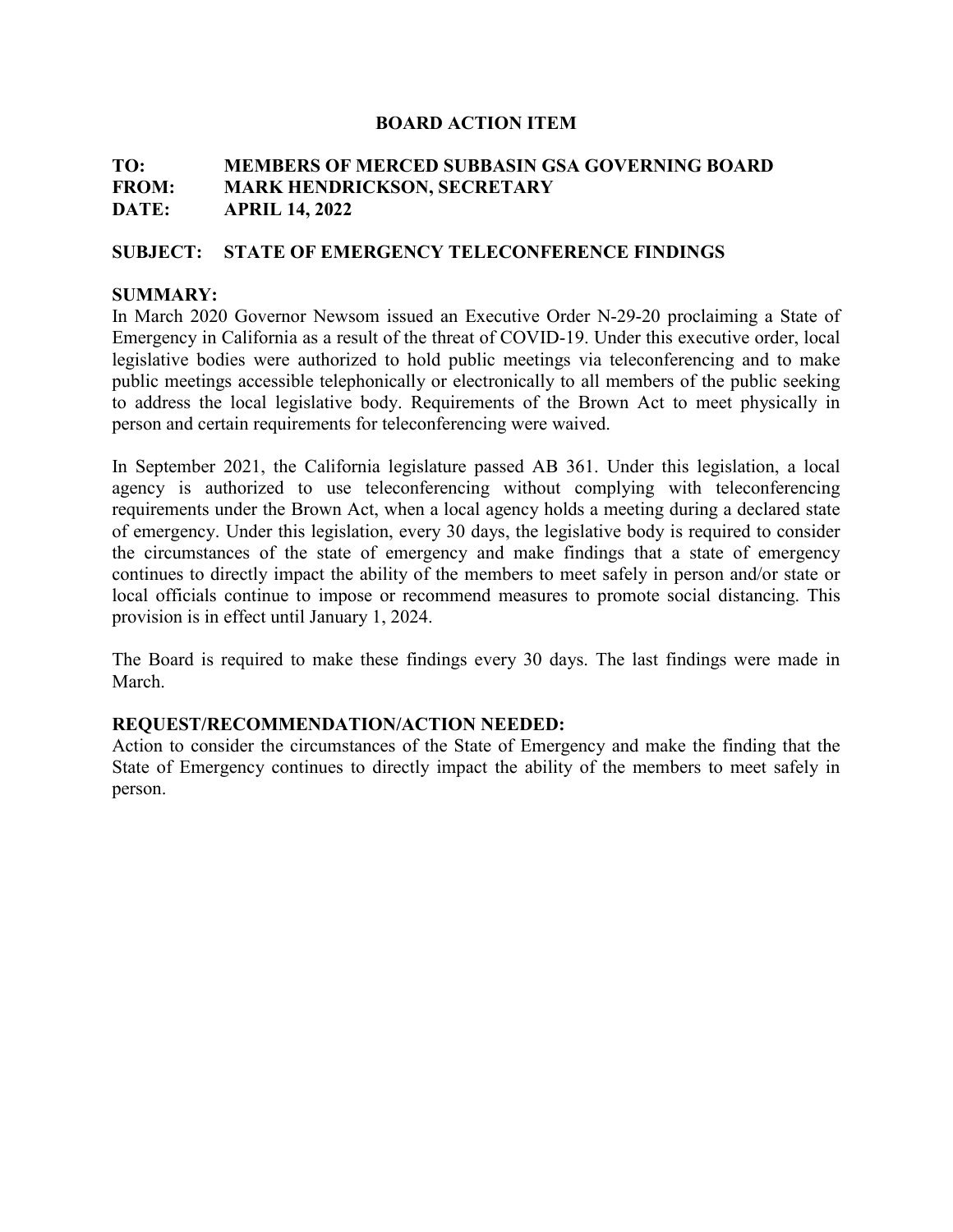#### **MERCED SUBBASINGROUNDWATER SUSTAINABILITY AGENCY GOVERNING BOARD JPA Minutes – MARCH 10, 2022 Page 1**

# **GOVERNING BOARD**

# **MINUTES FOR MEETING OF MARCH 10, 2022**

The agenda, original minutes, and all supporting documentation (for reference purposes only) of the Merced Subbasin Groundwater Sustainability Agency Governing Board meeting of March 10, 2022 are available online at [www.countyofmerced.com/](http://www.countyofmerced.com/) MercedSubbasinGSA.

# **I. CALL MEETING TO ORDER**

The regular public meeting of the Merced Subbasin Groundwater Sustainability Agency Joint Powers Authority Governing Board was called to order at 1:08 p.m., on March 10, 2022, in person and via conference call due to the ongoing COVID-19 crisis and as authorized by Assembly Bill 361.

# **II. ROLL CALL OF BOARD MEMBERS**

#### **Board Members Present:**

| <b>Supervisor Lloyd Pareira</b> | <b>Chair (Merced County)</b>                   |
|---------------------------------|------------------------------------------------|
| Nic Marchini                    | Vice Chair (Western White Area Representative) |
| <b>Michael Gallo</b>            | (Eastern White Area Representative)            |
| Gino Pedretti                   | (Sandy Mush Mutual Water Company)              |
| <b>Eric Swenson</b>             | (Merquin County Water District)                |
| Kole Upton                      | (Le Grand-Athlone Water District)              |

#### **Board Members absent: NONE**

# **Staff Present:**

Mark Hendrickson Secretary

Lacey McBride Water Resources Manager Adriel Ramirez **Environmental Health Specialist II** Ana Muñiz-Laguna Recording Secretary

# **III. STATE OF EMERGENCY TELECONFERENCE FINDINGS**

**Action Item: The Merced Subbasin GSA Governing Board will consider the circumstances of the State of Emergency and determine whether to make the following findings that any of the circumstances exist per AB 361:**

**1). The State of Emergency continues to directly impact the ability of the members to meet safely in person and/or 2). State or Local Officials continue to impose or recommend measures to promote social distancing.**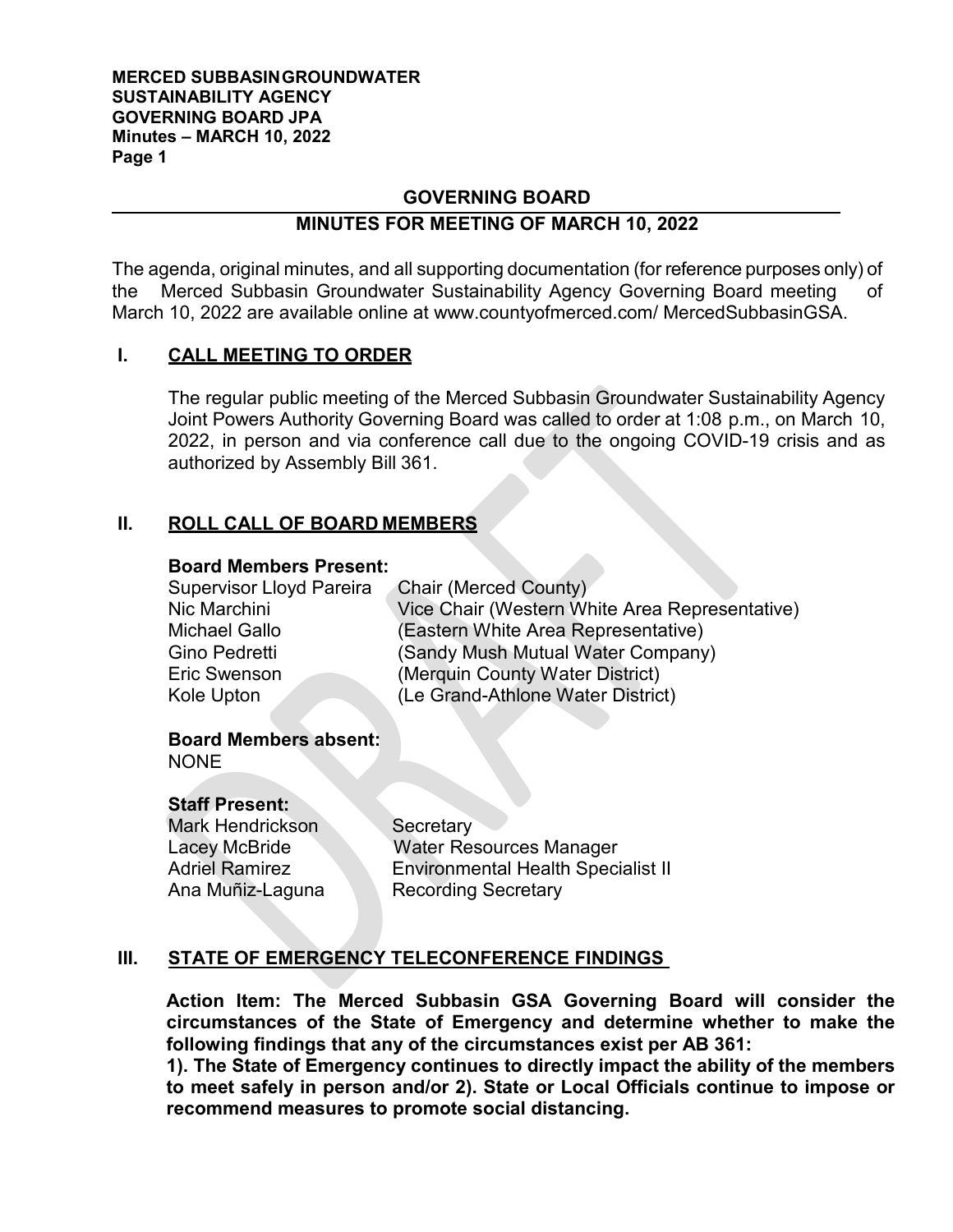**MERCED SUBBASINGROUNDWATER SUSTAINABILITY AGENCY GOVERNING BOARD JPA Minutes – MARCH 10, 2022 Page 2** Public comment period open/close.

# **MOTION: M/S MARCHINI – GALLO, AND CARRIED BY A VOTE OF 6 – 0, THE BOARD APPROVES THE FINDING THAT THE STATE OF EMERGENCY CONTINUES TO DIRECTLY IMPACT THE ABILITY TO MEET IN PERSON.**

# **IV. CLOSED SESSION**

The GSA Board convened in closed session and reopened the public meeting at 2:16 p.m. No action during closed session. The GSA Board announced that they will continue the closed session at the end of the public meeting.

# **V. PUBLIC COMMENT PERIOD**

Public comment period opened/closed.

No public comment.

# **VI. APPROVAL OF MINUTES**

Action to approve the meeting minutes from the Governing Board meeting on February 10, 2022.

Board-member Swenson noted an edit on Item 8 regarding the Land Repurposing Program Development, and suggested that the minutes reflect the amount of surveys completed which were a total of 21 total responses.

# **MOTION: M/S GALLO – UPTON, AND CARRIED BY A VOTE OF 6 – 0, THE BOARD APPROVES THE MINUTES FROM THE FEBRUARY 10, 2022 MEETING.**

# **VII. WOODARD AND CURRAN CONTRACT AMENDMENT #6**

**Action to approve a contract amendment with Woodard and Curran, Inc. for the revisions to the Groundwater Sustainability Plan in response to DWR's evaluation and identified deficiencies, for the total cost of \$106,108. Total cost to be shared by the basin GSAs.** 

Mrs. McBride gave a presentation on the subject.

Public comment period opened.

Mr. Bob Kelley, Stevinson Farmer, addressed concerns over the fee estimate with regards to technical presentations and committee proposed expenditures.

Board-member Pedretti asked if the meetings projected on the fee estimate were extra meetings.

Mrs. McBride informed that the Stakeholder and Coordination Committee meetings were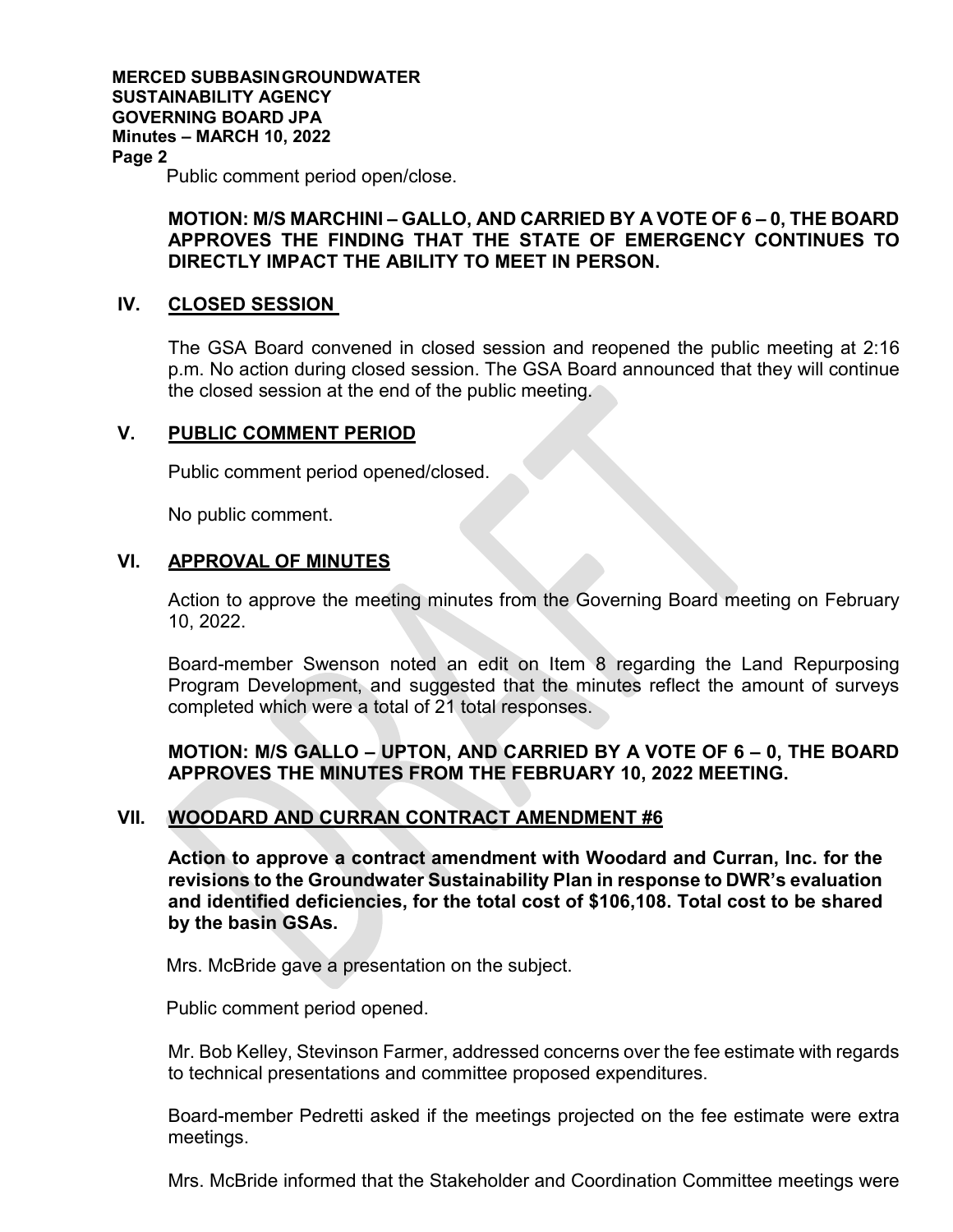# **MERCED SUBBASINGROUNDWATER SUSTAINABILITY AGENCY GOVERNING BOARD JPA Minutes – MARCH 10, 2022**

**Page 3**

originally scheduled on a quarterly basis, but in order to address DWR comments and address the deficiencies, the meetings would need to increase to bimonthly until July and this is why there is a projected increase.

Public comment period closed.

**MOTION: M/S MARCHINI – GALLO, AND CARRIED BY A VOTE OF 6 – 0, THE BOARD APPROVES A CONTRACT AMENDMENT WITH WOODARD AND CURRAN, INC. FOR THE REVISIONS TO THE GROUNDWATER SUSTAINABLILTY PLAN IN RESPONSE TO DWR'S EVALUATION AND IDENTIFIED DEFICIENCIES, FOR THE TOTAL COST OF \$106,108. TOTAL COST TO BE SHARED BY THE BASIN GSAs.** 

# **VIII. LAND REPURPOSING PROGRAM DEVELOPMENT AND GRANT RESOLUTION**

**Discussion and possible direction on land repurposing program elements. Action to adopt a resolution authorizing submission of an application to the California Department of Conservation's Multi-Benefit Land Repurposing Grant Program.** 

Mr. Chris Hepner, EKI Environment & Water, Inc. representative, provided presentation and discussion.

Public comment period opened.

Ms. Lindsay Hofsteen asked if there would be an opportunity for growers to provide actual water delivery and Chairman Pareira stated that the GSA has had discussions that would allow for that.

Mr. Dave Nervino, suggested looking at other income sources other than the 218 Proposition and suggested that if the 218 Process is used, it should be introduced slowly in stages to avoid any public push back.

Mrs. McBride presented and discussed the Multi-Benefit Land Repurposing Grant Program.

Mr. Dan Drumonde asked if foliar spraying would present a false reading in regards to ET.

Mr. Greg Young responded that ET would look at the measure of water transpiration coming from the crop and sprays are not typically picked up in this measure. He informed that if growers do not agree with the measurement outcomes, there would be an opportunity to appeal and contest these.

Mr. Dan Drumonde inquired if ET would count against growers during wet or rainy months.

Mr. Greg Young stated that a determination would need to be made by the Merced Subbasin GSA as to how to address effective precipitation (EP) in the area.

Public comment period closed.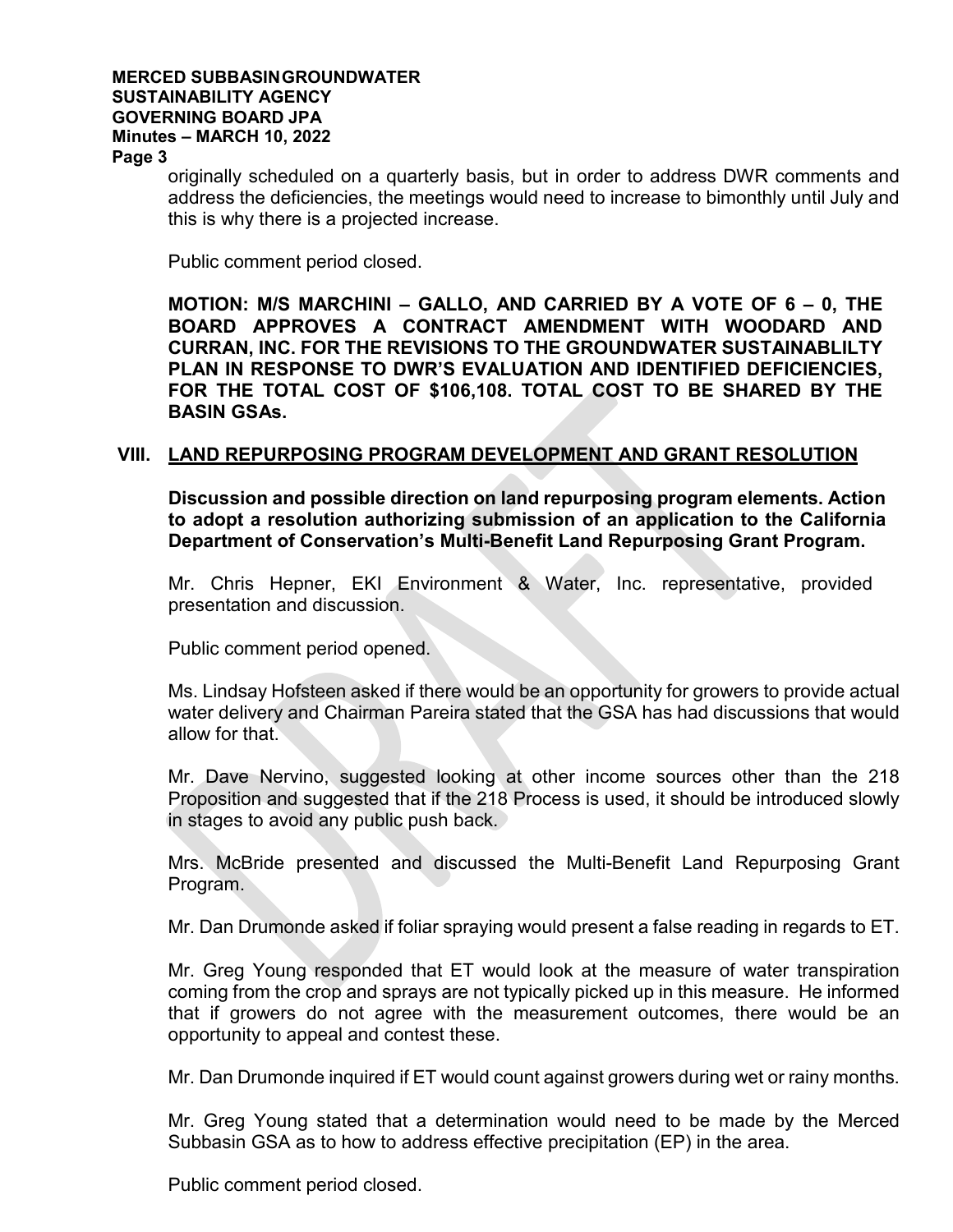**MERCED SUBBASINGROUNDWATER SUSTAINABILITY AGENCY GOVERNING BOARD JPA Minutes – MARCH 10, 2022 Page 4**

> **MOTION: M/S UPTON – PEDRETTI, AND CARRIED BY A VOTE OF 6 – 0, THE BOARD APPROVES ACTION TO ADOPT A RESOLUTION AUTHORIZING SUBMISSION OF AN APPLICATION TO THE CALIFORNIA DEPARTMENT OF CONSERVATION'S MULTI-BENEFIT LAND REPURPOSING GRANT PROGRAM.**

# **IX. WELL CONSISTENCY DETERMINATION POLICY**

# **Discussion and possible action on a draft well consistency determination policy.**

Mr. Greg Young, consultant for Zanjero, Inc. provided presentation and discussion.

Public comment period opened.

Mr. Dave Nervino asked about provisions for future property owners that would like to add a new well.

Mrs. Jeanne Zolezzi, legal counsel, stated that the policy the GSA has developed is trying to address the kind of wells that the County has historically anticipated and allowed. She stated that since the County's well ordinance is going away that the GSA would need to have a policy in place. New wells would be a part of the policy decision making that the Board would need to make as part of the allocation policy decision at a future time.

Mr. Bob Kelley asked if there will be a distinction regarding wells that pump above and/or below the Corcoran Clay layer. He asked if a well pumps both would they be allowed as replacement wells or would they be two separate wells and if there will be restrictions on pumping below the Corcoran Clay layer.

Mr. Dave Nervino commented on the policy allowing for flexibility in relocating wells within a reasonable area to assist growers in achieving sustainability.

Public comment period closed.

**Discussion item open for public review.** 

# **X. PROPOSITION 218 DEVELOPMENT**

# **Discussion and possible action regarding elements of the Proposition 218 proceeding.**

Mrs. McBride and Mr. Greg Young provided summary and presentation.

Mr. Greg Young clarified that this would apply to assessed parcels recognized by the County Assessor's roll as irrigated land.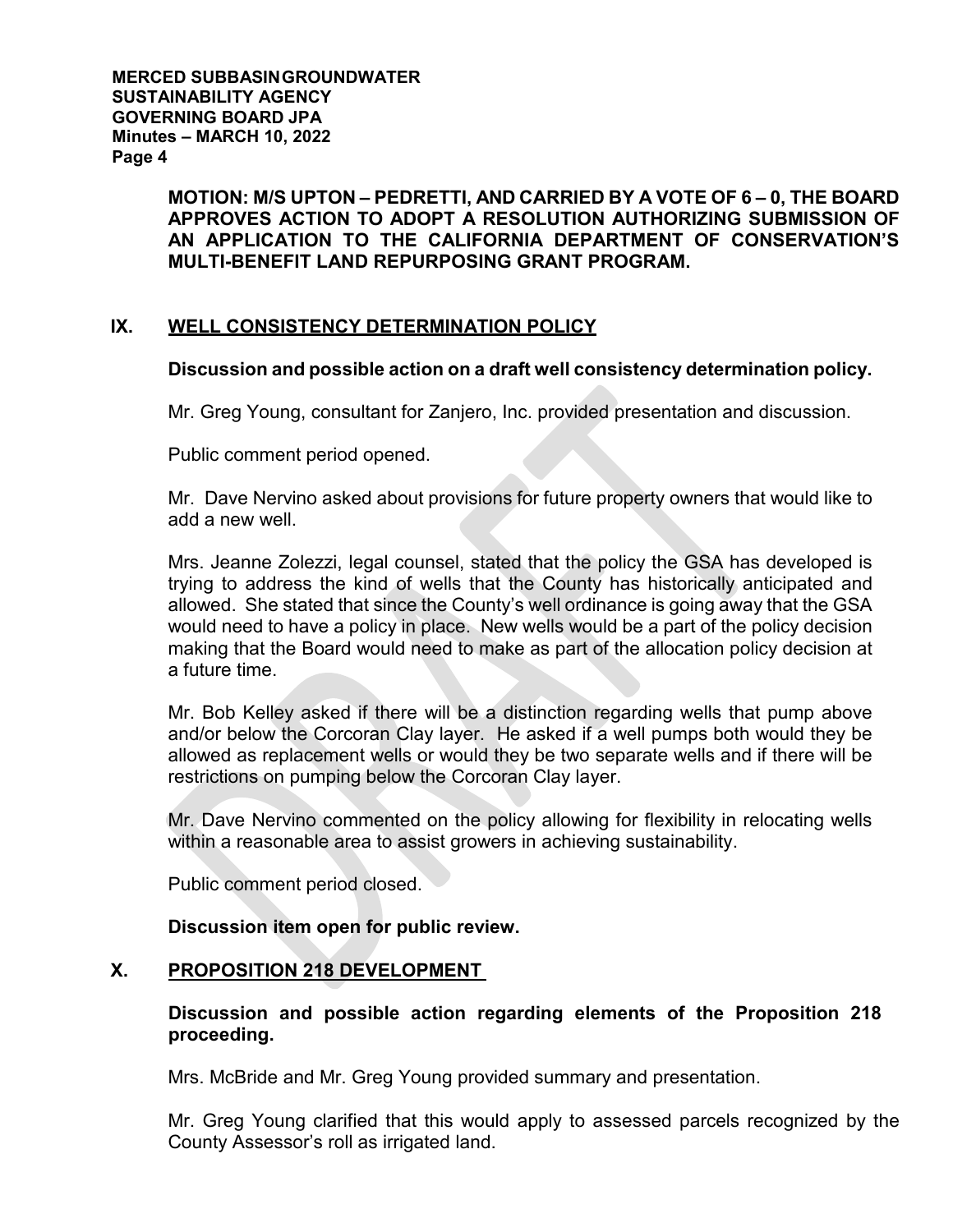#### **MERCED SUBBASINGROUNDWATER SUSTAINABILITY AGENCY GOVERNING BOARD JPA Minutes – MARCH 10, 2022 Page 5**

Mrs. McBride asked for GSA Board direction to consider future staffing for the GSA. She asked if the Board would like to establish a subset of Prop 218 Ad Hoc Committee Board Members to meet regarding staffing.

Board-member Pareira recommended a subcommittee of Ad-hoc members.

Public comment period opened.

Mr. Bob Kelley asked if there would be a system to identify irrigated acres and nonirrigated acres and would distinctions be made with parcels such as duck clubs, etc.

Mr. Dave Nervino asked about water districts that are paying the 218 fees for their members and asked about who gets the ballots to vote in that case. Mr. Dave Nervino suggested looking into County Bonds for future funding if the 218 doesn't pass.

Mrs. McBride stated that there are three agencies that collect the 218 fees directly from the property owners and pays the fees directly to the GSA. In those cases, each of the landowners got the ballot except for the ones that chose not to participate in the 218 process.

Mrs. Jeanne Zolezzi confirmed that the 218 fee shows on the ballot.

Public comment period closed.

# **XI. SUBSIDENCE OUTREACH**

# **Discussion and direction to staff regarding landowner outreach in the subsidence focus area.**

Mr. Adriel Ramirez summarized and presented the item.

Board-member Swenson noted to inquire with land owners what their method of irrigation is to give an idea of deep percolation.

# **MOTION: M/S MARCHINI – UPTON, AND CARRIED BY A VOTE OF 6 – 0, THE BOARD APPROVES DIRECTION TO STAFF REGARDING LANDOWNER OUTREACH IN THE SUBSIDENCE FOUCS AREA.**

# **XII. WATER YEAR 2021 ANNUAL REPORT**

Presentation by Woodard and Curran on the Merced GSP Water Year 2021 Annual Report required to be submitted to the California Department of Water Resources April 1, 2022.

Mr. Chris Hewes, Woodard and Curran, provided presentation and report.

Public comment period opened/closed.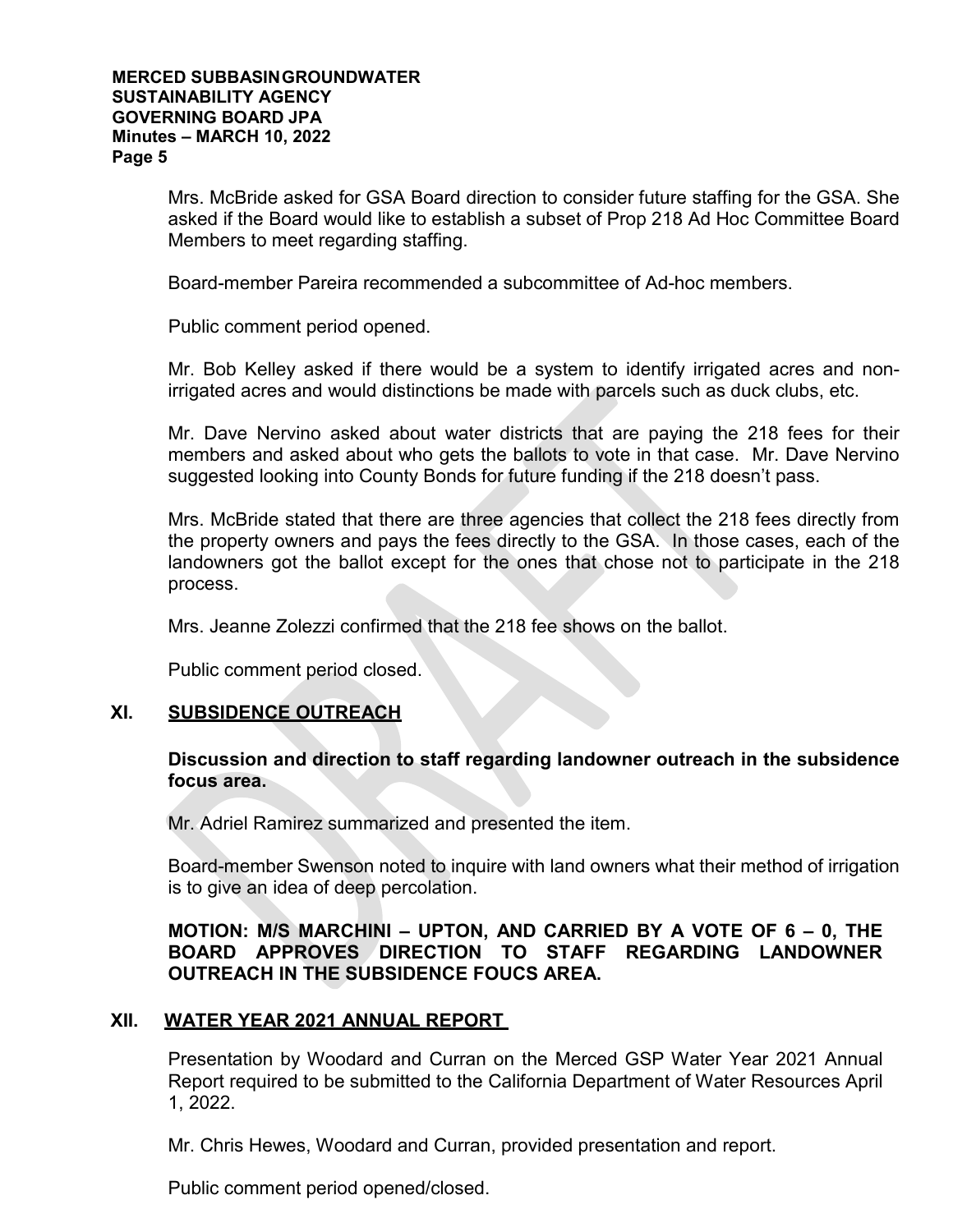#### **Page 6**

No public comment.

# **XIII. STAFF REPORT**

Mrs. McBride informed that the GSA received correspondence from the Merced Irrigation Urban GSA, via a letter, regarding the 5-year objective to reduce the consumptive use of groundwater by 15,000 acre feet annually by water year 2025 and staff will work with the Board for a response.

Mrs. McBride also informed the GSA that Form 700's for 2021-2022 are currently being collected and due by April 1, 2022, and Recording Secretary Ana Muñiz-Laguna is continuing to collect these.

Mrs. McBride updated that Mr. Adriel Ramirez, Mr. Mark Hendrickson and Ms. Ana Muñiz-Laguna will be available for GSA Board in the interim of Mrs. McBride's absence.

# **XIV. BOARD REPORTS**

Board-member Gallo updated on a call he had with DWR Chief Staff along with Mr. Greg Young regarding project funds and asked the Board for direction in writing a response letter to the meeting.

# **XV. NEXT REGULAR MEETING**

Next special meeting will be held on Thursday April 14, 2022 at 2 p.m.in the Merced County Board Chambers at 2222 M Street, Merced CA 95340.

# **XVI. ADJOURNMENT**

After going back into closed session and there being no further action taken the meeting adjourned at 5:35 p.m.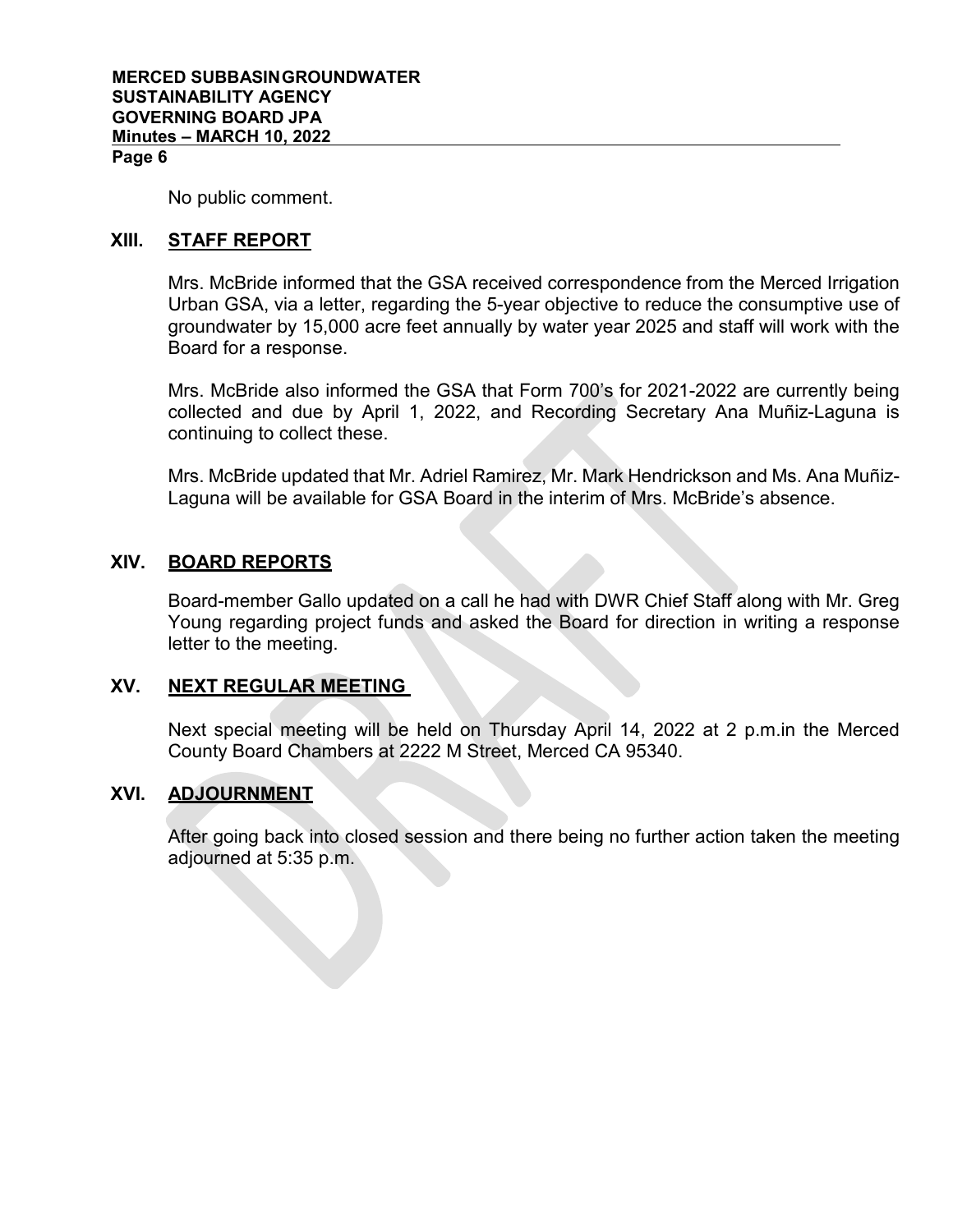# **TO: MEMBERS OF MERCED SUBBASIN GSA GOVERNING BOARD FROM: MARK HENDRICKSON, SECRETARY DATE: APRIL 14, 2022**

#### **SUBJECT: WELL CONSISTENCY DETERMINATION POLICY**

#### **SUMMARY:**

The County of Merced Board of Supervisors adopted amendments to the Groundwater Mining and Export Ordinance on February 8, 2022, which will go into effect on May 1, 2022. The amended Groundwater Ordinance requires Groundwater Sustainability Agencies in the County to evaluate well permit applications within their jurisdiction and make determinations on whether the proposed well and its usage are consistent with the adopted Groundwater Sustainability Plan.

In order to be prepared to respond to constituents within the Merced Subbasin GSA who approach the GSA requesting well consistency determinations for their well permit applications, the Well Consistency Ad Hoc Committee has been developing a draft policy. The draft policy proposed for discussion today addresses consistency criteria for applications regarding domestic wells, agricultural replacement wells, agricultural back up wells, non-agricultural replacement wells, and public water agency wells. In order to apply this policy fairly across the GSA, the policy outlines rules and enforcement.

#### **REQUEST/RECOMMENDATION/ACTION NEEDED:**

Action to adopt a well consistency determination policy that will allow the Merced Subbasin GSA to provide consistency determinations to constituents, within MSGSA, for well permit applications. As well as, discussion and potential direction on the policy's implementation.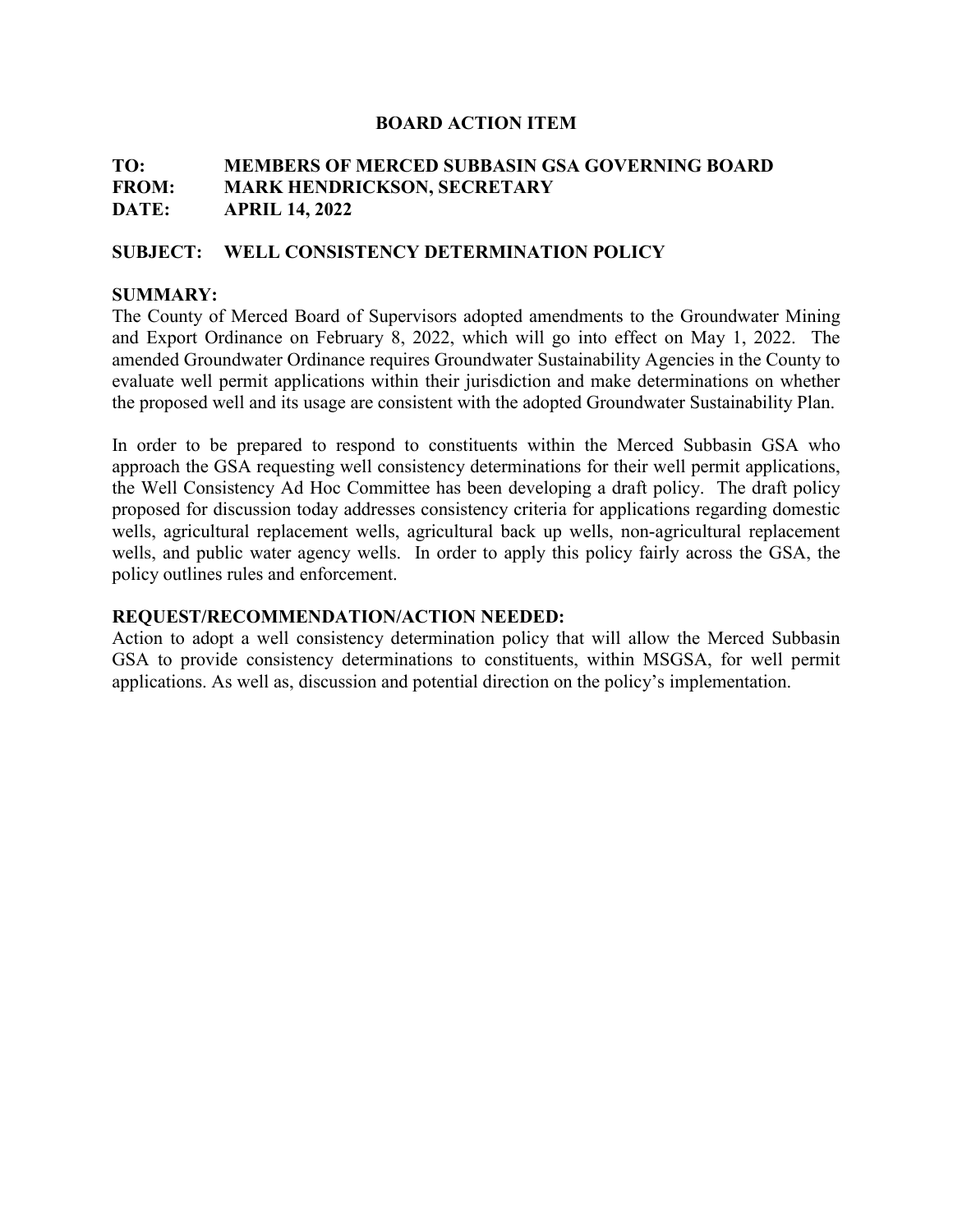# MERCED SUBBASIN GROUNDWATER SUSTAINABILITY AGENCY: GSP Consistency Criteria for Well Construction Applications (Criteria)

# **RULE 1**

# 1.1 PURPOSE:

This Criteria shall be used by the Merced Subbasin Groundwater Sustainability Agency (MSGSA) to determine that a Groundwater Well proposed for construction with the MSGSA's boundary as filed with the California Department of Water Resources, DWR GSA ID 207 (**GSA Boundary**) is consistent with the objectives of the Merced Subbasin Groundwater Sustainability Plan, as adopted by MSGSA on December 9, 2019, or as subsequently updated and adopted pursuant to California Water Code Section 10728.2 (**GSP**).

# 1.2APPLICABILITY:

Capitalized terms in this Criteria shall have the meaning give in Merced County Ordinance 9.27.030 and 9.28.020 as follows:

"**Agricultural Well**" or "I**rrigation Well**" means a water well used exclusively to supply water for irrigation, livestock or other agricultural purposes, not for domestic use or to provide potable water

"**Groundwater**" means water beneath the surface of the earth within the zone below the water table in which the soil is completely saturated with water, but does not include water that flows in known and definite channels.

"**Monitoring Well**" means an artificial excavation by any method for the purpose of monitoring the fluctuations in groundwater levels, the quality of underground waters, the presence or concentration of contaminants in subsurface soil and water, and for the purpose of vapor monitoring. Monitoring wells include remediation wells.

"**Person**" means and includes natural persons, corporations, firms, partnerships, joint stock companies, associations and other organizations of persons, and public entities.

"**Public Water Agency**" means any local public agency, mutual water company, or nonprofit taxexempt unincorporated association within, or partially within, Merced County that has authority to extract, deliver, store or regulate water.

"**Well or Water Well**" as defined in Section 13710 of the Water Code, means any artificial excavation constructed by any method for the purpose of extracting water from, or injecting water into, the underground. This definition shall not include: (a) oil and gas wells, or geothermal wells constructed under the jurisdiction of the Department of Conservation, except those wells converted to use as water wells; or (b) wells used for the purpose of: (1) dewatering excavation during construction, (2) stabilizing hillsides or earth embankments, or (3) monitoring wells.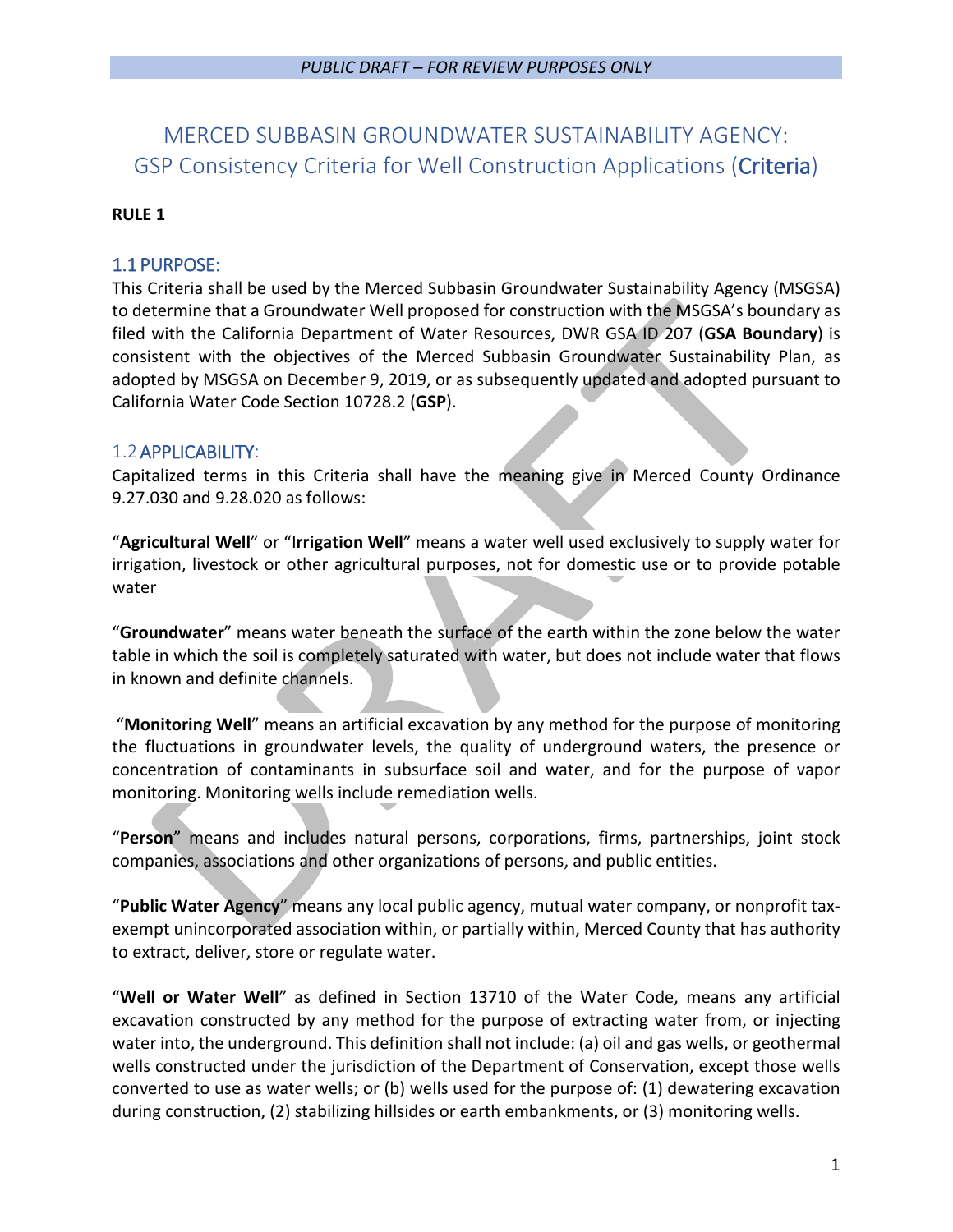"**Well Construction**" means creation of an artificial excavation by any method for the purpose of obtaining water, providing cathodic protection, or monitoring subsurface water, soil, or vapors. Construction shall include excavation, placement of the annular, surface, and sanitary seals and installation of the sample faucet, as appropriate.

This Criteria applies to any "Person" or "Public Water Agency" (hereafter "**Applicant**") that must obtain a permit from the County pursuant to the County's Ordinance 9.28, where the Well proposed to be constructed is located within the GSA Boundary.

# 1.3APPLICANT REQUIREMENTS:

Prior to applying for a permit from the County under Ordinance, 9.28, the Applicant must provide the following information to the MSGSA:

- 1.3.1 A completed Merced County Well Construction, Destruction, Mining, and Export Application Permit form (**Form**) and accompanying attachments. *Do not submit the form to Merced County until obtaining the necessary determination from MSGSA as required by Merced County Ordinance 9.27, specifically Section 9.27.050.*
- 1.3.2 If the applicant has indicated the proposed well is a "back-up Well" on the Form, provide a detailed description of:
	- 1.3.2.1 The proposed circumstances, quantities, and frequencies of use of the back-up Well; and
	- 1.3.2.2 The Primary Surface Water Source to which the Well will serve as back-up. As used in this Criteria, the term "Primary Surface Water Source" shall mean a surface water source that has supplied at least 75% of the total applied water to the parcel(s) that will be served by the back-up Well during the most recent 3 water years where precipitation exceeded the San Joaquin Precipitation: 5-Station Index 1991-2020 average of 39.9 inches

[\(https://cdec.water.ca.gov/reportapp/javareports?name=PLOT\\_FSI\)](https://cdec.water.ca.gov/reportapp/javareports?name=PLOT_FSI),

- 1.3.2.3 The monthly and annual quantity and source of the Primary Surface Water Source during the prior five water years.
- 1.3.3 If the applicant has indicated the proposed Well is a "replacement Well" on the Form, provide a table listing the following:
	- 1.3.3.1 The planned beneficial use for the Groundwater (e.g. crop type(s)), including average acreage by crop type during the prior five water years;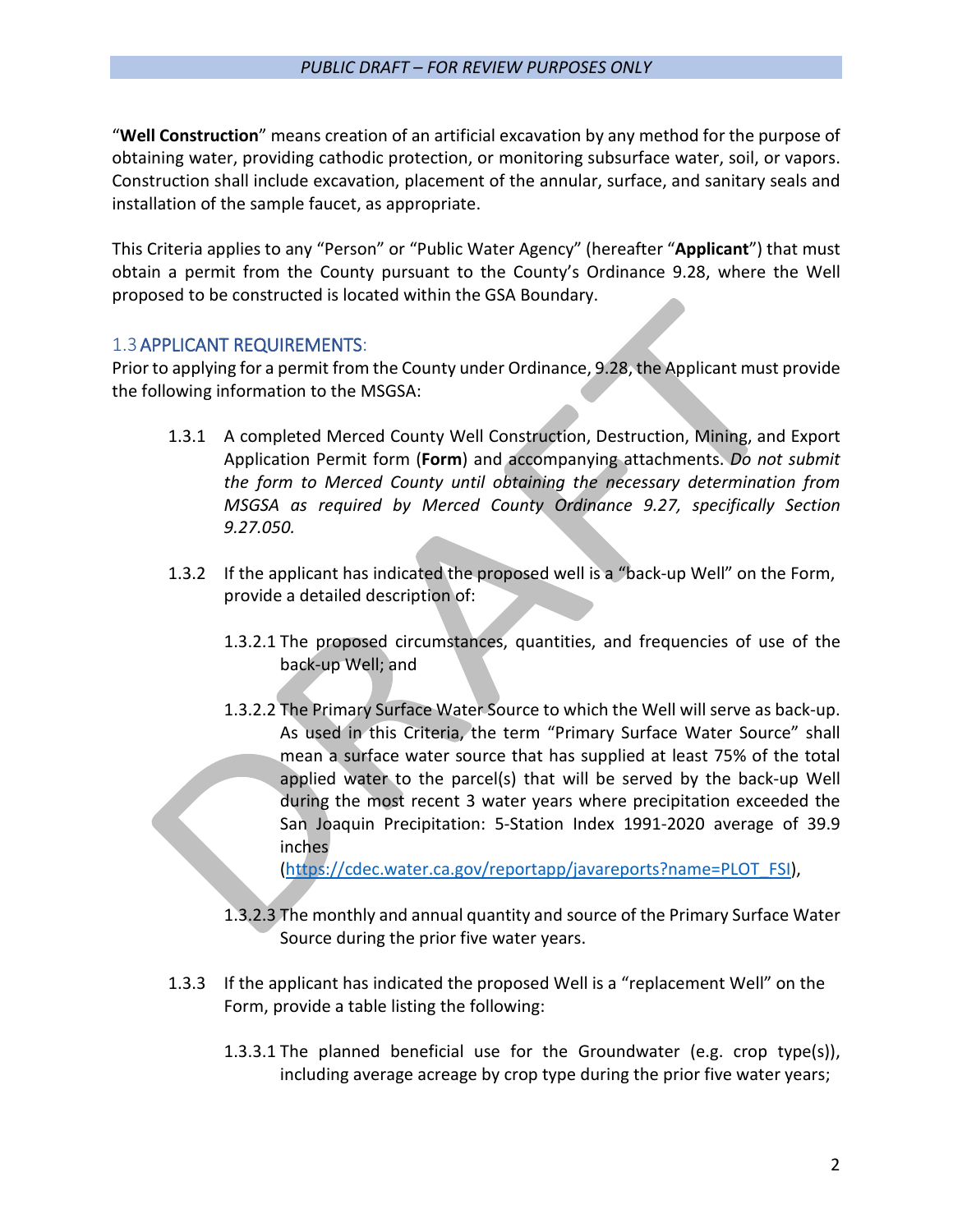- 1.3.3.2 A 5-year projection of annual pumped water quantity estimated to meet the planned use; and
- 1.3.3.3 The past 5-years of annual water pumped from the well(s) to be replaced to meet the historic use. If records indicating the actual 5-year annual amount of pumped water from wells is not available, then alternative estimates of quantities pumped may be supplied using records such as utility reading for pump electrical and pump efficiency tests for wells.
- 1.3.4 A map/drawing indicating the parcel(s) where Groundwater from the Well will be applied (indicate APN(s)). If the Well is an Agricultural Well, designate the field(s) that will be irrigated and estimated irrigated acres. If for a Public Water Agency, the map shall designate the entire area where water has historically been served during at least one full irrigation season during the past five (5) water years.
- 1.3.5 A signed statement on a form provided by MSGSA acknowledging that extractions from the Well proposed to be constructed could be restricted at any time by the MSGSA consistent with the Sustainable Groundwater Management Act.

# 1.4MSGSA CONSISTENCY CRITERIA:

The following criteria will determine whether a proposed Well is consistent with the GSP.

# 1.4.1 **For an Agricultural Well Application**:

- 1.4.1.1 Any Agricultural Well proposed to be constructed within the GSA Boundary as a *replacement Well* is deemed consistent with the GSP if the Applicant agrees that:
	- 1.4.1.1.1 The proposed replacement Well will replace an existing Well(s) consistent with Section 9.28.110 of the Merced County Code;
	- 1.4.1.1.2 The proposed replacement Well will be located on the Historical Parcel(s) or, for a Public Agency, anywhere within the boundary of the Public agency as that boundary existed on January 1, 2022,
	- 1.4.1.1.3 The proposed replacement Well will provide water only to the acreage to which the existing well(s) historically applied water ("**Historical Parcel**"),
	- 1.4.1.1.4 Annual water pumped from the proposed replacement Well will not exceed the highest annual total applied water on the Historical Parcel(s) from the existing Well(s) based either upon: (a) over the prior five (5) years, or (b) during the most recent "Critical Year" as that term is defined for the San Joaquin Valley as indicated with a "C" in the table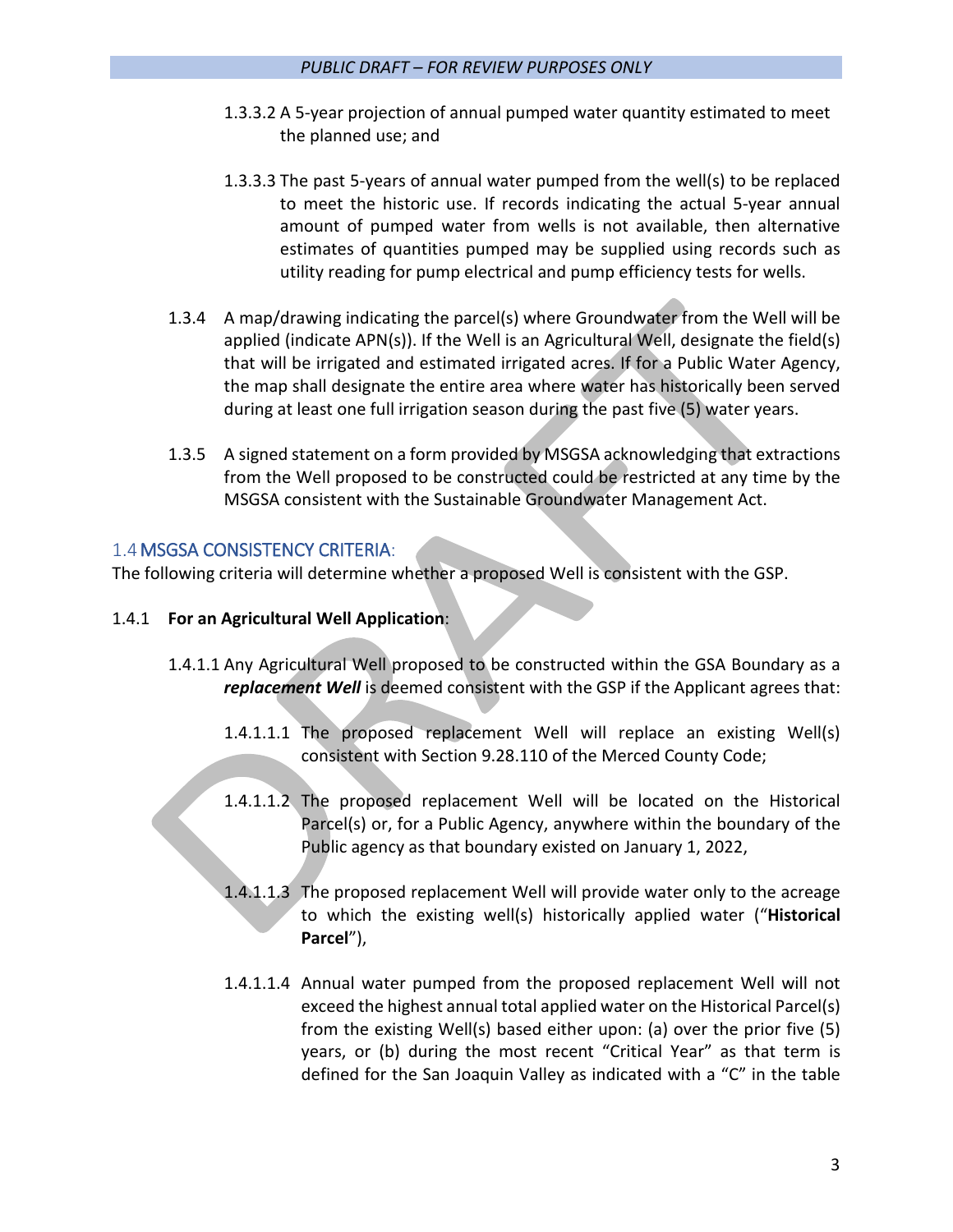found at the set of the set of the set of the set of the set of the set of the set of the set of the set of th

[https://cdec.water.ca.gov/reportapp/javareports?name=WSIHIST,](https://cdec.water.ca.gov/reportapp/javareports?name=WSIHIST)

- 1.4.1.1.5 The existing Well(s) will be destroyed in accordance with County Ordinance 9.28, converted to a dedicated Monitoring Well as mutually agreed to by the MSGSA and the Applicant, or converted to a backup Well subject to the same pumping limitations placed upon the replacement well.
- 1.4.1.2 Any Agricultural Well proposed to be constructed within the GSA Boundary as a *backup Well* is deemed consistent with the GSP if the proposed Well will:
	- 1.4.1.2.1 Be used to supply Groundwater only as an alternative water source during circumstances where the Applicant's Primary Surface Water Source is restricted, or to provide an alternative location where the same groundwater would be pumped during circumstances where an Applicant's existing Well(s) has experienced a failure and is unable to pump water.
	- 1.4.1.2.2 Be located on the same parcel(s) as the backup Groundwater will be applied or, for a Public Agency, anywhere within the boundary of the Public Agency as that boundary existed on January 1, 2022,
	- 1.4.1.2.3 Provide backup water only to the same parcel(s) as otherwise served by the restricted Primary Surface Water Source or the existing Well,
	- 1.4.1.2.4 Pump no more water annually, in combination with any other source of water applied to the same parcel(s) during the same year, to not exceed the highest annual total applied water on the Historical Parcel(s) either: (a) over the last five (5) years, or (b) during the most recent "Critical Year" as that term is defined for the San Joaquin Valley as indicated with a "C" in the table found at [https://cdec.water.ca.gov/reportapp/javareports?name=WSIHIST.](https://cdec.water.ca.gov/reportapp/javareports?name=WSIHIST)
	- 1.4.1.2.5 For circumstances where the backup Well is used when an existing Well(s) fails, no more water will be pumped than would have been pumped by the existing Well should it not have failed.

1.4.2 Any other Well not covered under Sections 1.4.1 proposed to be constructed within the MSGSA Boundary as a *replacement Well* is deemed consistent with the GSP if the Applicant agrees that:

1.4.2.1 The proposed replacement Well will replace an existing Well(s) consistent with Section 9.28.110 of the Merced County Code;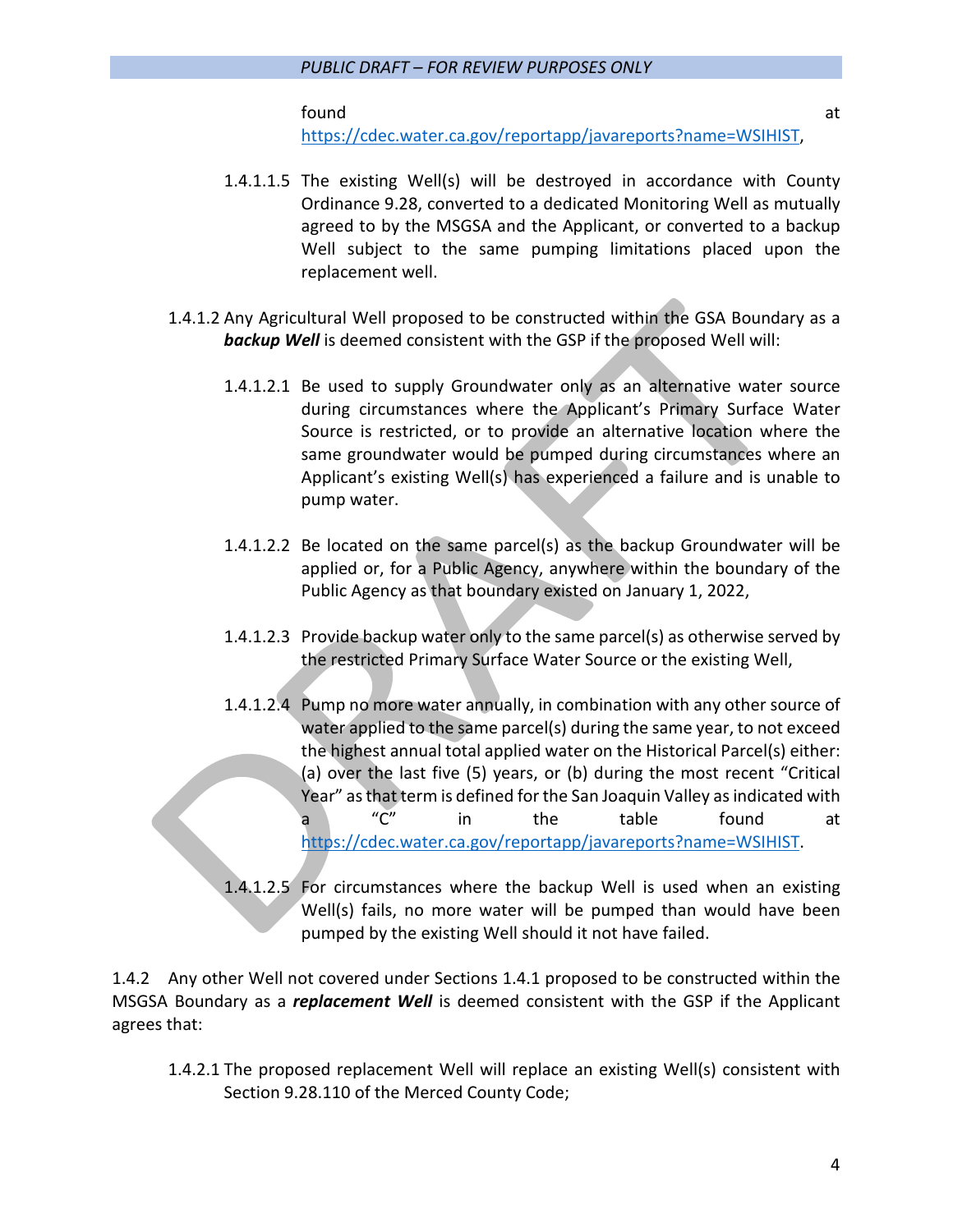- 1.4.2.2 The proposed replacement Well will be located on the Historical Parcel(s) or, for a Public Agency, anywhere within the boundary of the Public Agency as that boundary existed on January 1, 2022,
- 1.4.2.3 The proposed replacement Well will provide water only to the Historical Parcel(s),
- 1.4.2.4 Annual Groundwater pumped from the proposed replacement Well will not exceed the highest annual total Groundwater used on the Historical Parcel(s) over the prior five (5) years,
- 1.4.2.5 The purpose of use of water will be consistent with the historic purpose of use of water on the Historical Parcel(s).
- 1.4.2.6 The existing Well(s) will be destroyed in accordance with County Ordinance 9.28, converted to a dedicated Monitoring Well as mutually agreed to by the MSGSA and the Applicant, or converted to a backup Well subject to the same pumping limitations placed upon the replacement well.
- 1.4.3 If a Well(s) proposed under sections 1.4.1 or 1.4.2 is for use by a Public Water Agency to provide water supplies within its boundaries, the Public Water Agency must agree:
	- 1.4.3.1 That it will not provide any Groundwater from the Well(s) to any parcel within its boundaries that has not actively irrigated a crop for at least one growing season within the last five (5) years, documenting such use with a map indicating historic and current water use on parcels within its boundaries;
	- 1.4.3.2 That it will have an approved flow meter properly installed and calibrated;
	- 1.4.3.3 That it will provide a schematic showing proposed installation including distances along piping runs, show venting provided and measures taken to insure metering section will be filled with fluid during operation, and provide meter manufacturer and model number of proposed flow meter; and
	- 1.4.3.4 To file with MSGSA within sixty (60) days following the end of each month, a monthly accounting for the earlier month demonstrating the:
		- 1.4.3.4.1 Quantity of Groundwater pumped at the Well(s) in acre feet (AF). Starting and stopping flow totalizer readings for month;
		- 1.4.3.4.2 Water discharged from the Well(s) into the Public Water Agency's distribution system;
		- 1.4.3.4.3 Acre-feet of total Primary Surface Water Source and/or any source other than the Well(s) received by the Public Water Agency entering the distribution system;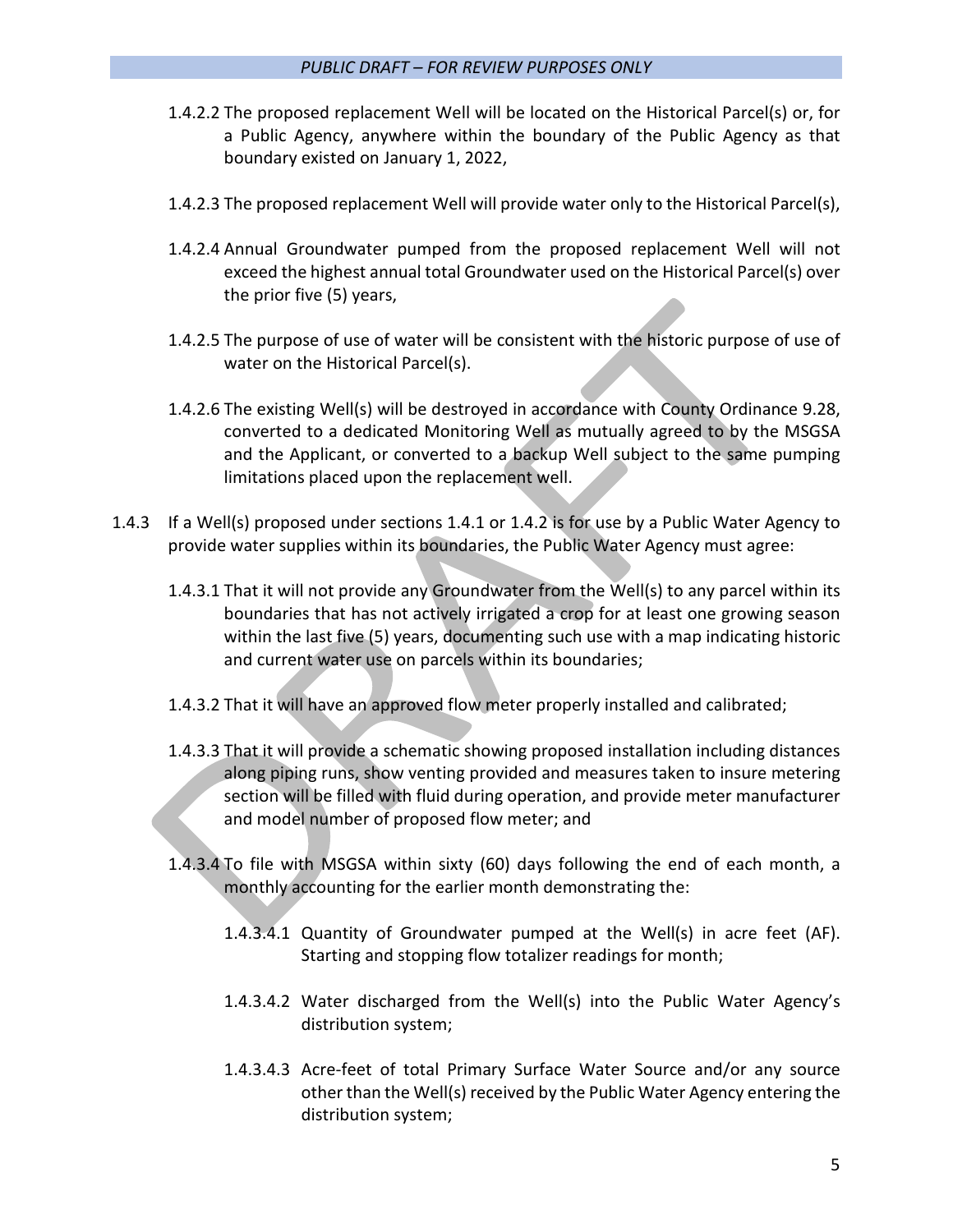- 1.4.3.4.4 Other information reasonably required by MSGSA to document Well use.
- 1.4.4 If any Well proposed under this Section 1.4 is to be drilled and screened within areas where the Corcoran Clay is present, as illustrated in the attached MSGSA map, the Applicant must:
	- 1.4.4.1 For circumstances where the existing Well is screened only above the Corcoran Clay, drill and screen the Well only above the Corcoran Clay layer.
	- 1.4.4.2 For circumstances where the existing Well is screened both above and below the Corcoran Clay layer or screened only below the Corcoran Clay layer, either:
		- 1.4.4.2.1 Drill and screen the Well only above the Corcoran Clay layer, or
		- 1.4.4.2.2 Drill and screen the Well only below the Corcoran Clay layer, and a sanitary seal installed which effectively isolates groundwater above the Corcoran Clay layer, or
		- 1.4.4.2.3 Alternatively, if the well is an Agricultural Well under this section, the Applicant can propose to drill and screen two Wells - one Well below the Corcoran Clay and one Well above the Corcoran Clay as required under Sections 1.4.4.2.1 and 1.4.4.2.2, and agree that the combined quantity pumped from the Wells will be equivalent to the requirements for a single Agricultural replacement Well. If two wells are drilled in close proximity as described above, the lateral separation will be consistent with Merced County Code 9.28.060.

# 1.5 MSGSA Consistency Determination:

- 1.5.1 MSGSA staff will review the Applicant information to determine consistency with this Criteria (**Consistency Determination**).
- 1.5.2 MSGSA staff will provide written notification of the Consistency Determination to the Applicant upon review of the submitted materials.
- 1.5.3 If the proposed Well is not consistent with the GSP, staff and/or consultant may work with the Applicant to modify the proposed Well application to achieve a Consistency Determination. Alternatively, the Applicant may provide written information to MSGSA that the proposed well is consistent with the GSP even though it does not meet the Criteria, and MSGSA staff may make a recommendation to the MSGSA Board to undertake a CEQA analysis to see if the proposed well is consistent, with all costs to be paid for by the Applicant.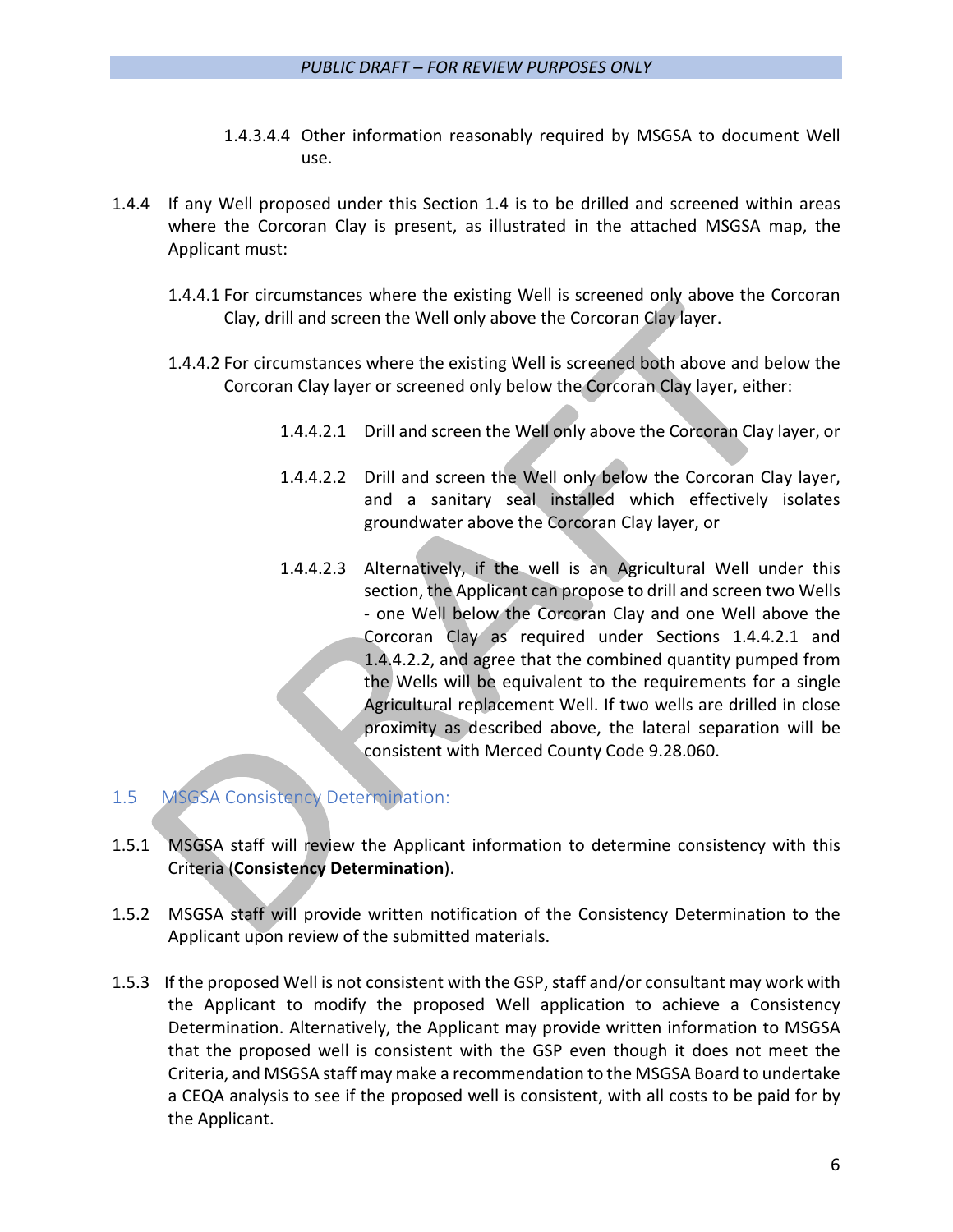# 1.6 MSGSA Rules and Enforcement:

Consistency Determinations depend upon the representation made by the Applicant and the requirements imposed by the MSGSA. The following rules and regulations are applicable to any Well for which a Consistency Determination has been made, other than *de minimis* extractors (**Consistent Wells**):

- 1.6.1 Consistent Wells are subject to future pumping restrictions imposed by the MSGSA consistent with SGMA and the GSP. These restrictions may limit the seasonal and monthly extractions of any Well located within the GSA Boundary.
- 1.6.2 Registration. Consistent Wells shall be registered with the MSGSA within sixty (60) days of the completion of drilling and development activities. The owner of a Consistent Well shall provide the information required to complete the on-line registration form provided by the MSGSA that includes, at a minimum, the following:
	- 1.6.2.1 Name and address of the Well operator(s).
	- 1.6.2.2 Name and address of the Well owner(s) of the land upon which the Consistent Well is located, or if Well is located on an easement, then provide information on holder of easement.
	- 1.6.2.3 Well Completion Report, filed with the Department of Water Resources, pursuant to California Water Code section 13751, or if not available, construction information about the Consistent Well, including total depth of the Well casing, size of the Well casing, location or depth of perforations, type and size of perforations, and size of gravel pack if included in Well Construction.
	- 1.6.2.4 Information on the size of the Consistent Well, including pump size (horsepower) and pump test information or estimated pumping capacity. For Wells with planned operating pumping rates of 1,000 gallons per minute (gpm) or higher, provide as a minimum:
		- 1.6.2.4.1 Well development data including: static water level (SWL) prior to development, pumping water level (PWL) at a flowrate below planned pumping rate, PWL at a flowrate above planned pumping rate.
		- 1.6.2.4.2 Each development flowrate will be maintained for a minimum of two (2) hours.
		- 1.6.2.4.3 Provide SWL one (1) hour after development pumping has been discontinued (well recovery).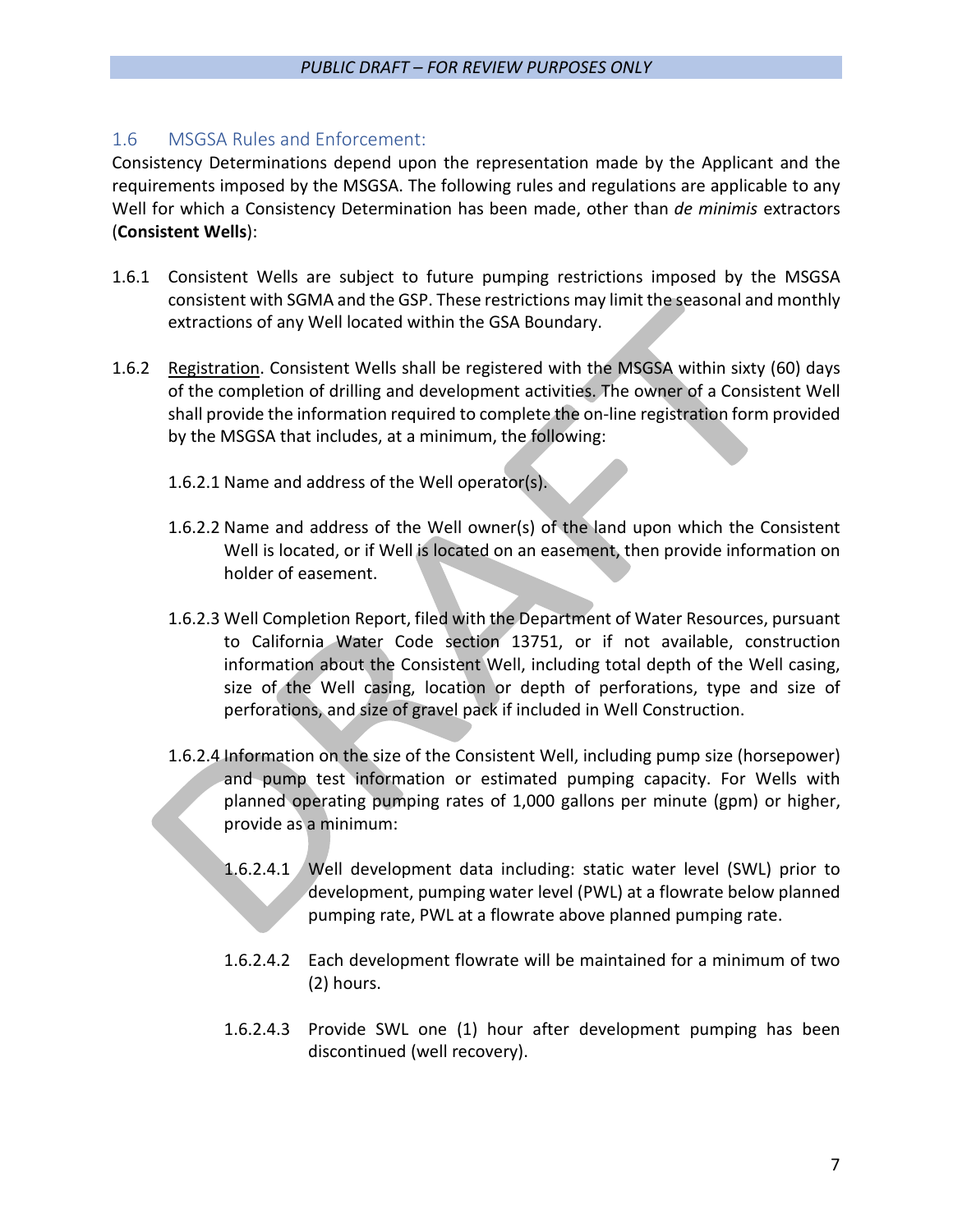\_\_\_\_\_\_\_\_\_\_\_\_\_\_\_\_\_\_.

- 1.6.2.4.4 Provide development information electronically to:
- 1.6.2.5 Location (latitude and longitude), parcel number and state Well number of the Consistent Well.
- 1.6.2.6 Information on the type of installed flowmeter for Wells greater than 150 gpm in pumping rate. Provide schematic showing proposed installation including distances along piping runs. Show venting provided and measures taken to insure metering section will be filled with fluid during operation. Provide meter manufacturer and model number of proposed flow meter.
- 1.6.2.7 Indicate if the proposed Well will be engine or electric motor driven. If electric motor driven indicate if pump will be equipped with a variable frequency drive (VFD).
- 1.6.3 Change in Owner. The name of the owner of each registered Consistent Well, the parcel number on which the Consistent Well is located, along with the names of all operators for each Consistent Well shall be reported to the MSGSA within sixty (60) days upon any change of ownership or operators, together with such other information required by the MSGSA.
- 1.6.4 Measurement. In order to enable verification of production:
	- 1.6.4.1 Private owners or operators of a Consistent Well must have an accurate method for quantifying use. Use shall be generated based upon one of the following two (2) bases, to be determined by the MSGSA at the time of the Consistency Determination: (1) information provided from flowmeters which have been connected to the Consistent Well; or (2) evapotranspiration information obtained via satellite technology.
	- 1.6.4.2 Public Agency Operators shall provide data from properly installed and calibrated flowmeters.
	- 1.6.4.3 Criteria for Using Meters. The following criteria and information shall be provided to the MSGSA:
		- 1.6.4.3.1 Manufacturer and Model of flowmeter;
		- 1.6.4.3.2 Date Flow Meter Installed;
		- 1.6.4.3.3 Diameter of Pipe and Size of Flow Meter;
		- 1.6.4.3.4 Identification of who installed flowmeter and calibrated flowmeter per manufacturer specifications;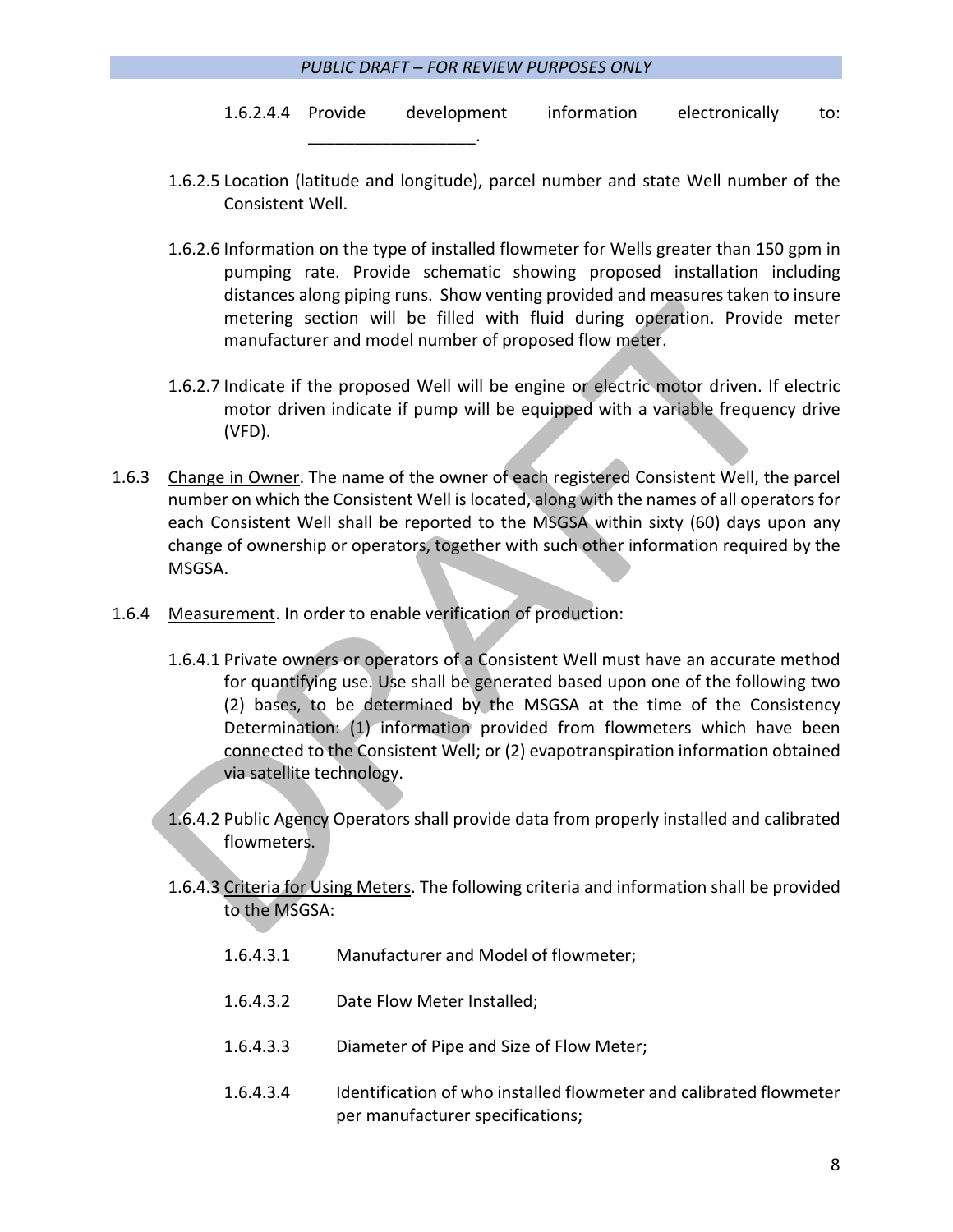- 1.6.4.3.5 Inspection records will be required to submit to MSGSA per schedule outlined in the manufacturer specifications.
- 1.6.4.3.6 Pictures to identify flowmeter installed correctly (e.g. adequate straight pipe sections before and after the flowmeter); and
- 1.6.4.3.7 Detailed information on type of use as requested by MSGSA.

# 1.6.4.4 Meter Requirements.

- 1.6.4.4.1 It shall be the responsibility of the owner of the Consistent Well to maintain the meter in good working order at all times.
- 1.6.4.4.2 MSGSA shall have the authority to test the accuracy of meters and inspect the meters as needed.
- 1.6.4.4.3 Each month the owner shall report to the MSGSA, no later than thirty (30) days following the last day of the month, the quantity of groundwater extracted at each Consistent Well, as measured by the flowmeter(s).
- 1.6.4.5 Criteria for Using Evapotranspiration Method. The criteria for using crop evapotranspiration (ET) estimates for determining Well production shall be determined by the MSGSA.
- 1.6.5 Rights of Access. The MSGSA staff and/or other authorized agents may enter upon any land on which a Consistent Well is located for the sole and exclusive purpose of conducting MSGSA business.
- 1.6.6 SGMA Penalties. Any landowner, operator or other person who violates the provisions of these Rules and Regulations, or the parameters for operation of a Consistent Well, is subject to the criminal and civil sanctions set forth in the Water Code and SGMA, including, but not limited to the following:
	- 1.6.6.1 All extractions during a water year in excess of the parameters established in the Consistency Determination shall be subject to extraction surcharges as provided in Water Code Section 10732, including (1) a civil penalty not to exceed five hundred dollars (\$500) per acre-foot extracted in excess of the amount that person is authorized to extract, plus (2) one thousand dollars (\$1,000) plus one hundred dollars (\$100) for each additional day on which the violation continues if the person fails to comply within 30 days after MSGSA has notified the person of the violation.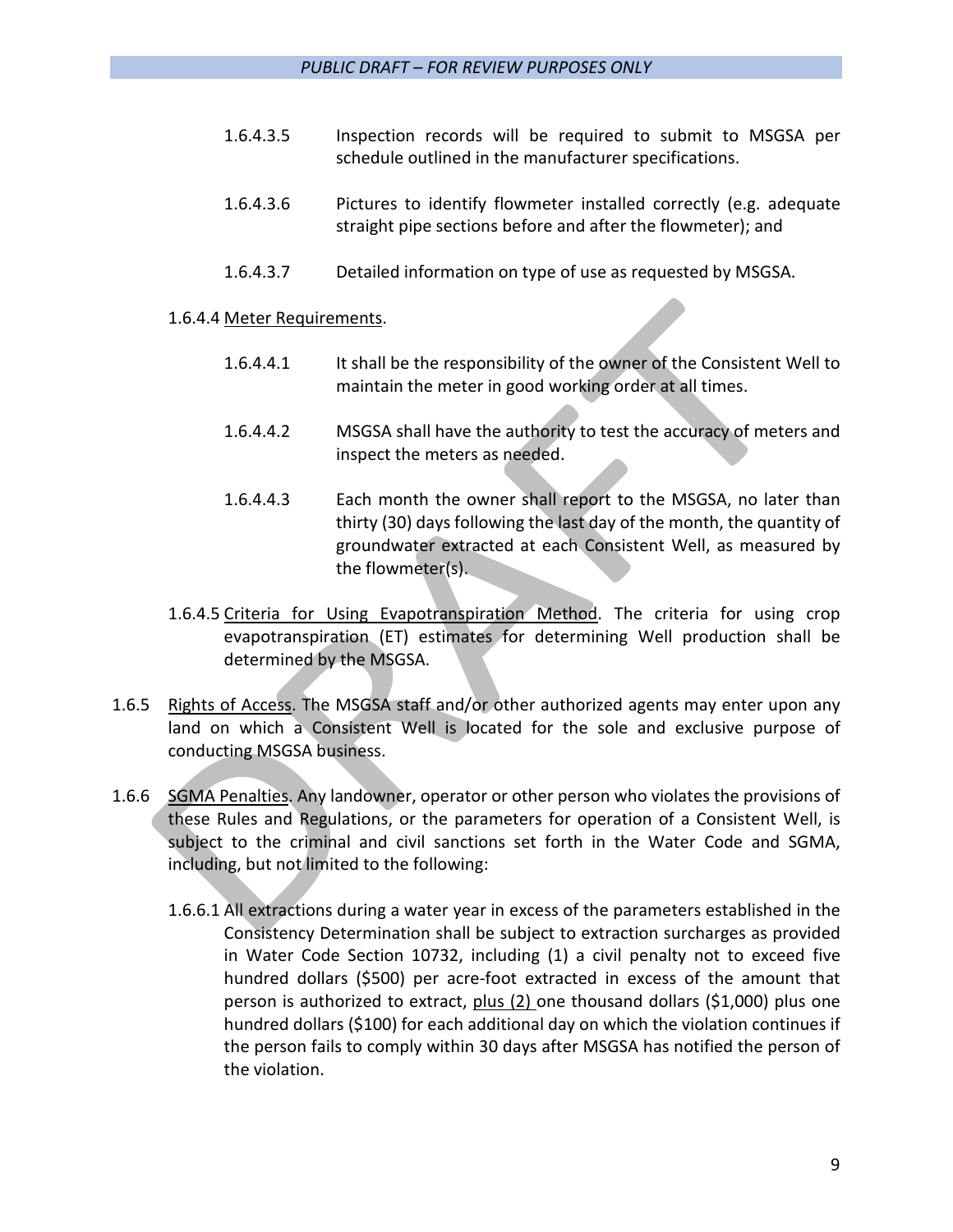# *PUBLIC DRAFT – FOR REVIEW PURPOSES ONLY*

- 1.6.6.2 Civil Remedies. Upon the failure of any person to comply with any provision of this Criteria, the MSGSA may petition the Superior Court for a temporary restraining order, preliminary or permanent injunction, or such other equitable relief as may be appropriate. The right to petition for injunctive relief is an additional right to those, which may be provided elsewhere in these Criteria or otherwise allowed by law. The MSGSA pay petition the Superior Court to recover any sums due to the MSGSA.
- 1.6.6.3 Protest of Penalty Determination. Within thirty (30) days of the date identified in any written notification, an owner or operator of a Consistent Well may appeal a penalty determination in writing. The written appeal must be submitted to the MSGSA.
- 1.6.6.4 Submission to Board. Upon receipt of an appeal, a representative of the MSGSA may request additional information or evidence from the appellant. The representative of the MSGSA shall then submit the appeal, along with any relevant information and any recommendation, to the Board. The Board may, in its discretion, either issue a decision based upon the written appeal and supporting documentation, or hold a hearing concerning the matter.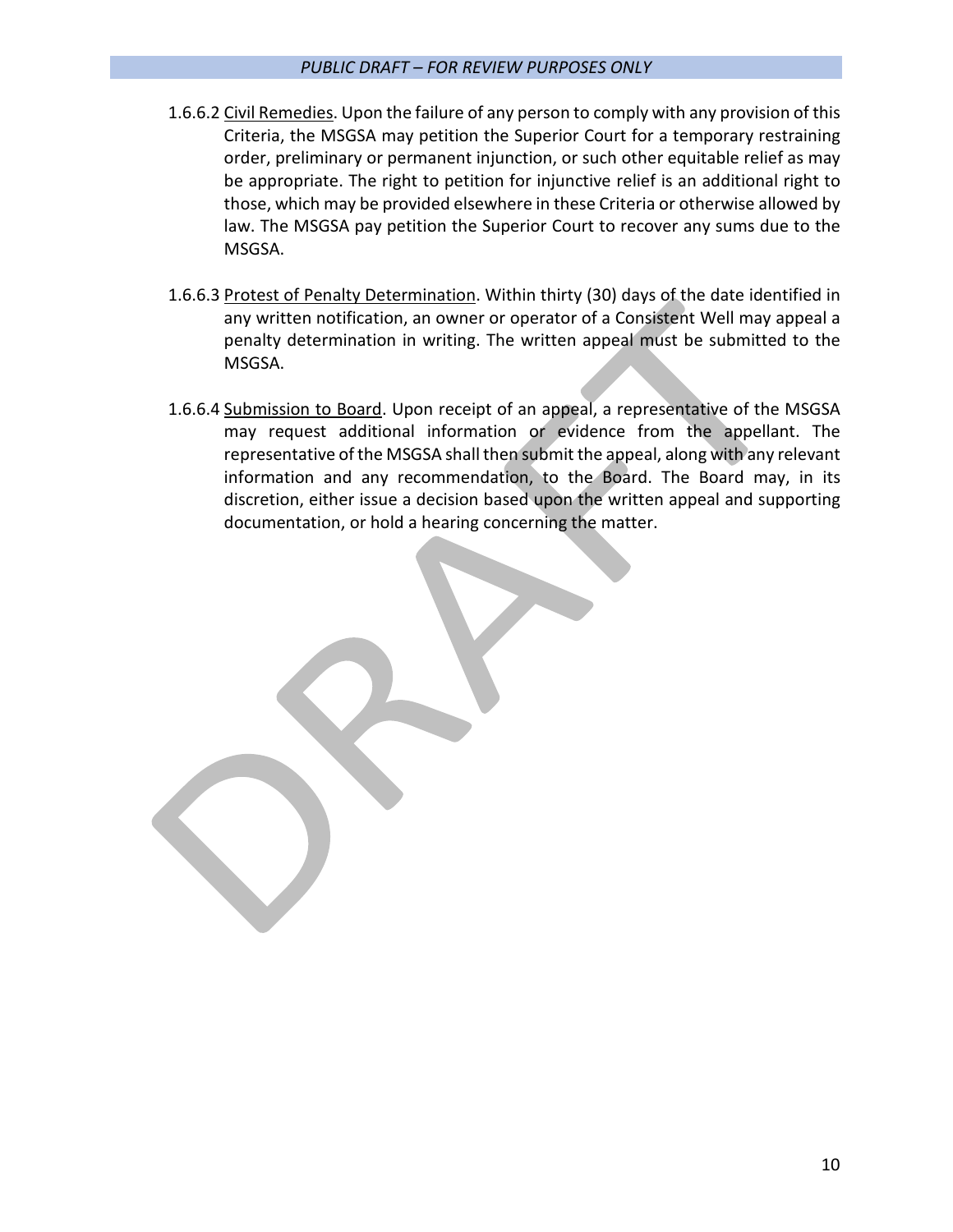# **TO: MEMBERS OF MERCED SUBBASIN GSA GOVERNING BOARD FROM: MARK HENDRICKSON, SECRETARY DATE: APRIL 14, 2022**

#### **SUBJECT: LAND REPURPOSING PROGRAM DEVELOPMENT**

#### **SUMMARY:**

In November 2021, the Governing Board adopted the Two Phased GSP Implementation Approach resolution, identifying land repurposing as the primary activity to achieve the Phase 1 target of reducing the consumptive use of groundwater by 15,000 acre feet annually. MSGSA consultants, EKI Water and Environment, Inc., have been working with the Demand Reduction Ad Hoc Committee and the Technical Advisory Committee on development of the Land Repurposing Program, according to the roadmap shard with this Board in January 2022.

The topics for discussion on the Land Repurposing Program for this Board meeting are: a review of costs and incentives and administration. Direction given by this board does not need to be formal at this time. Direction on elements of the Land Repurposing program will be included in program itself, which will be approved by the Board at a later date.

#### **REQUEST/RECOMMENDATION/ACTION NEEDED:**

Discussion and potential direction on land repurposing program timeline and elements.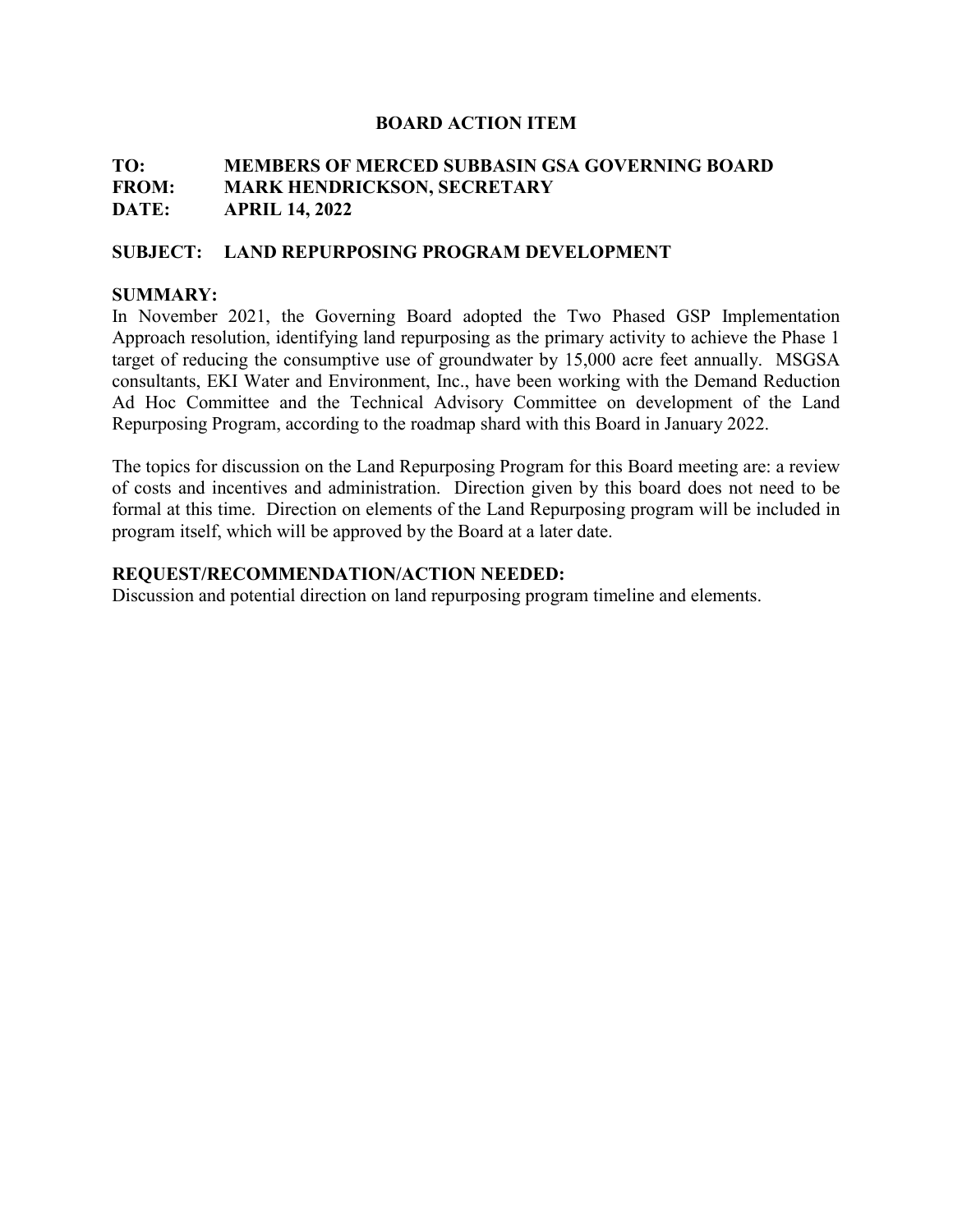# **TO: MEMBERS OF MERCED SUBBASIN GSA GOVERNING BOARD FROM: MARK HENDRICKSON, SECRETARY DATE: APRIL 14, 2022**

#### **SUBJECT: PROPOSITION 218 DEVELOPMENT**

#### **SUMMARY:**

In November 2021, the Governing Board adopted the Two Phased GSP Implementation Approach resolution, identifying a Proposition 218 proceeding to take place in 2022 in order to fund Phase 1 of GSP implementation. The funding mechanism for Phase 1 is anticipated to be a Proposition 218 fee. In January 2022, the Chair appointed an Ad Hoc Committee to make recommendations to the Governing Board on elements of the Proposition 218, including what is funded by the fee, rate structure, and which parcels participate in the fee.

To date, the Ad Hoc Committee has met and is scheduled to meet every two weeks through April. The Ad Hoc Committee has discussed attributes of the 2022 Proposition 218 fee and is starting to make recommendations that will be shared with the Board for inclusion in the Fee Study Report.

#### **REQUEST/RECOMMENDATION/ACTION NEEDED:**

Discussion and possible direction on the Proposition 218 collection and expenditure strategy to inform the development of the Proposition 218 Fee Study.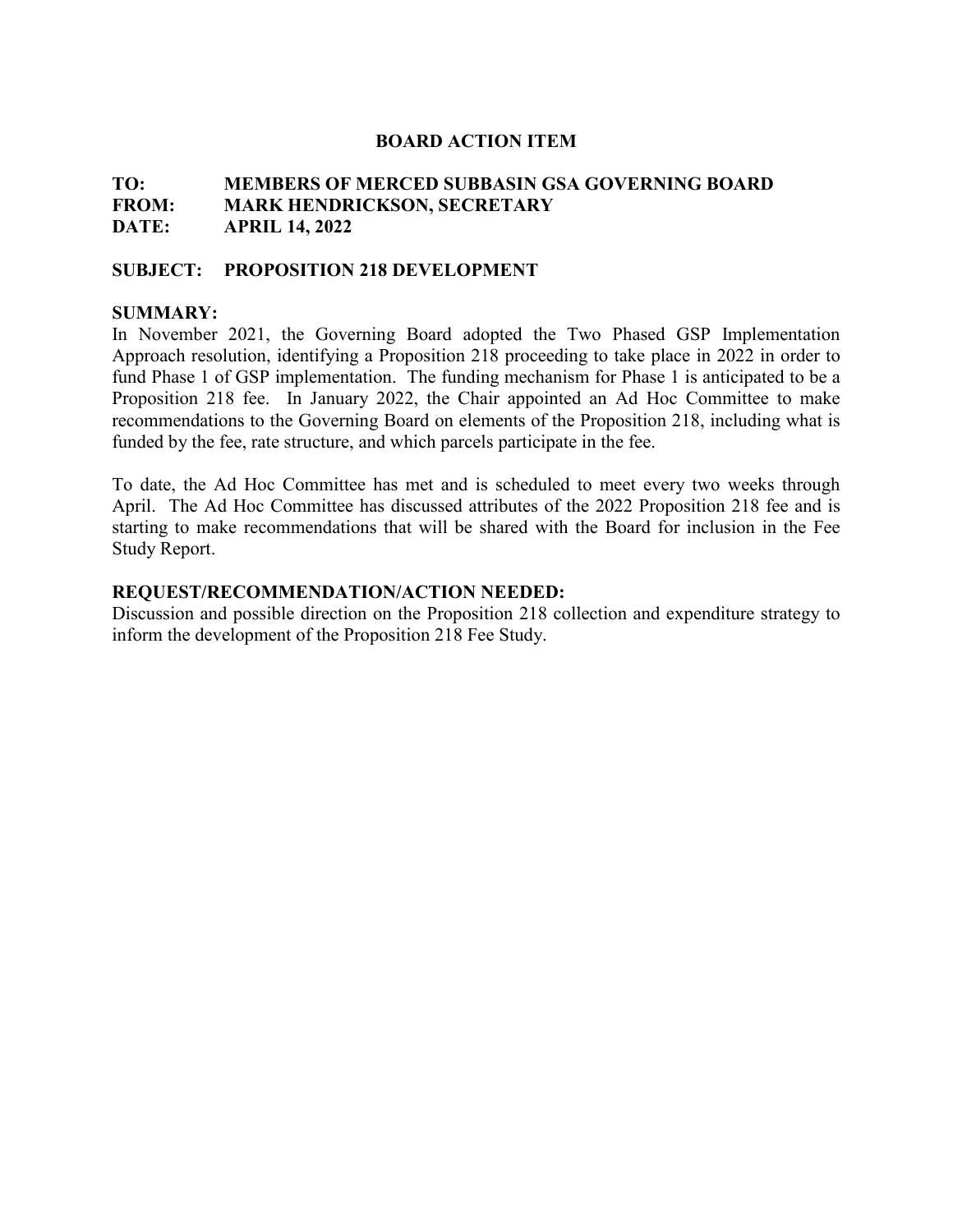# **DRAFT FOR DISCUSSION PURPOSES ONLY – NOT FOR ATTRIBUTION OR DISTRIBUTION**

For Proposition 218 Phase 1 Fee Discussion: Land Repurposing Program (LRP) Duration and Ramp-up Options

Important framing for discussion of options:

- 1. Resolution NO.2021-02 sets objective to reduce consumptive use of groundwater by 15,000 AF per year by 2025 as part of Phase 1.
- 2. The resolution set this Proposition 218 fee is to sunset in 2025 and be replaced by an alternative fee. That provides up to four (4) opportunities to place the fee on the County tax bill (beginning with Fall 2022).
- 3. The LRP is the primary near-term method to achieve the Phase 1 Objective.
- 4. The LRP ad-hoc committee recommended three primary functions for the LRP:
	- a. The LRP should be entrepreneurial, which should result in land-owner offerings that optimize the benefits for the costs.
	- b. While anticipating lower costs, the LRP should raise maximum revenue to fully fund the Phase 1 Objective of 15,000 acre-feet beginning as early as the 2023 irrigation season.
	- c. The LRP should offer minimum 3-year contracts, allowing up to 5-year contracts for early adopters which would carry payment obligations into 2027.
- 5. The LRP ad-hoc committee's recommendation supports Option 1 in the table.
- 6. Fees imposed in subsequent years could be reduced if the Phase 1 Objective is being achieved at a lower cost (e.g. the fee on County tax bills in 2024 and/or 2025 could be less than the maximum approved under the Prop 218 vote).
- 7. The 218 Ad-hoc committee asked to see options for either a shorter duration or a rampup in the LRP quantity, resulting in the following additional options:
	- a. Option 2 is a ramp-up of Option 1 where the LRP program targets 50% of the Phase 1 objective in 2023, 75% in 2024 and 100% in 2025 through 2027.
	- b. Option 3 is a limited LRP that only contracts for reduced consumptive use in 2023 through 2025, with no reduction occurring due to the program beyond 2025.
	- c. Option 4 is ramp-up of Option 3 with 100% of the Phase 1 Objective only occurring in 2025.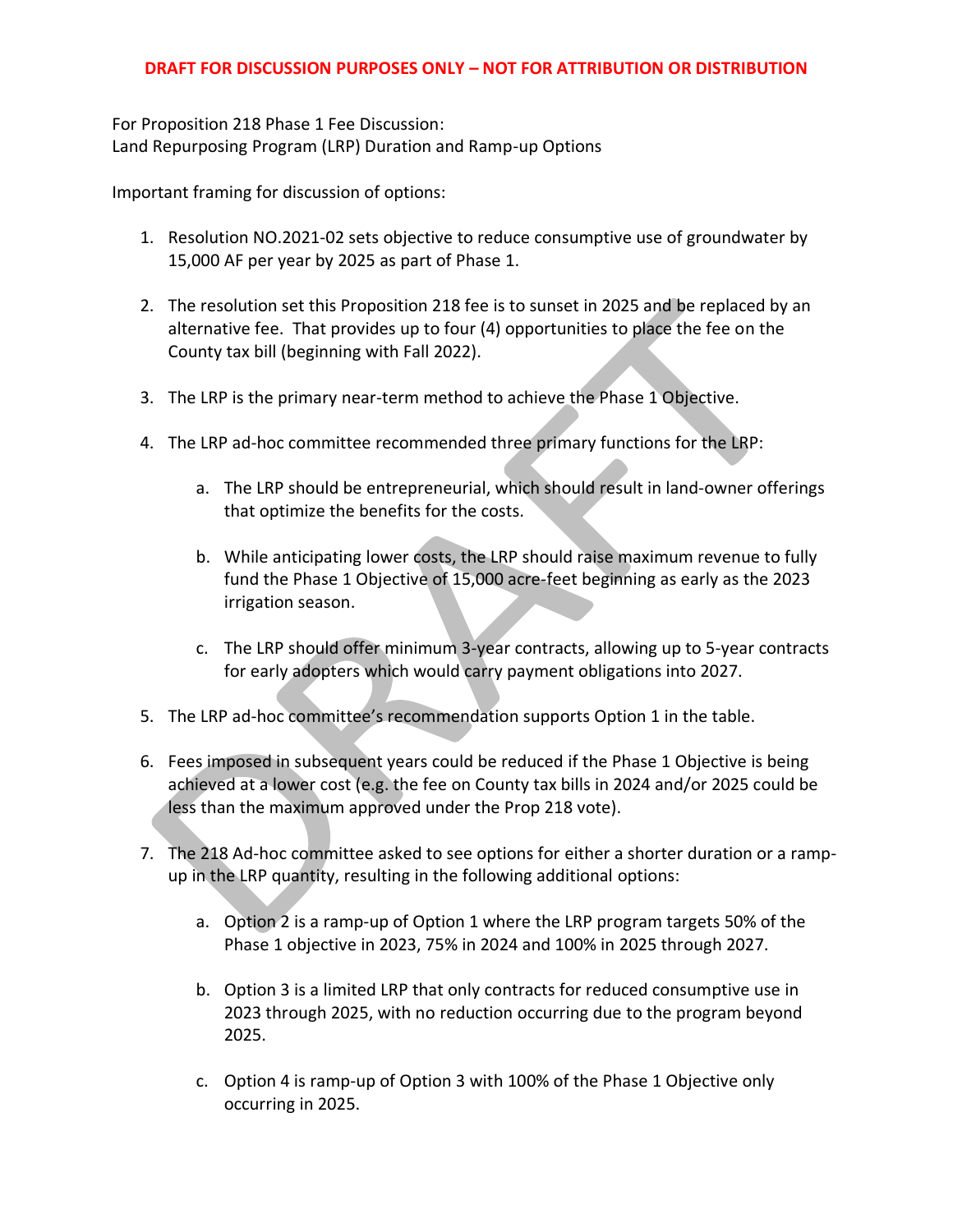#### **DRAFT FOR DISCUSSION PURPOSES ONLY – NOT FOR ATTRIBUTION OR DISTRIBUTION**

8. The estimated fee per acre per year that would be place on the Tax bill is based upon a range of 160,000 to 165,000 irrigated acres participating in the per-acre payment. These values were derived from information provided by the Assessor's Office as used for the existing fee approved in 2019. Acres change during the course of each year, thus the range.

| Land Repurposing Program Duration and Ramp-up Options                              |  |           |                         |           |    |           |         |           |              |           |              |           |              |  |
|------------------------------------------------------------------------------------|--|-----------|-------------------------|-----------|----|-----------|---------|-----------|--------------|-----------|--------------|-----------|--------------|--|
| Option 1 - Maximum Participation in Year 1 and up to 5-year contracts through 2027 |  |           |                         |           |    |           |         |           |              |           |              |           |              |  |
|                                                                                    |  | 2022      |                         | 2023      |    | 2024      |         | 2025      |              | 2026      |              | 2027      | <b>Total</b> |  |
| County Tax Bill \$                                                                 |  | 3,750,000 | \$                      | 3,750,000 | \$ | 3,750,000 | \$      | 3,750,000 |              | n/a       |              | n/a       |              |  |
| Funds from County to GSA                                                           |  | n/a       | \$                      | 3,750,000 | \$ | 3,750,000 | \$      | 3,750,000 | Ś            | 3,750,000 |              | n/a       | \$15,000,000 |  |
| <b>GSA Expenditure</b>                                                             |  | n/a       | \$                      | 3,000,000 | Ś  | 3,000,000 | \$      | 3,000,000 | -Š           | 3,000,000 |              | 3,000,000 |              |  |
| <b>Fund Balance</b>                                                                |  | n/a       | \$                      | 750,000   | Ś  | 1,500,000 | \$      | 2,250,000 | Ś            | 3,000,000 | $\mathsf{S}$ |           |              |  |
| Annual Fee (range): \$22.70 to \$23.00 per acre                                    |  |           |                         |           |    |           |         |           |              |           |              |           |              |  |
|                                                                                    |  |           |                         |           |    |           |         |           |              |           |              |           |              |  |
| Option 2 - Ramp-up Participation to 2025 and up to 5-year contracts through 2027   |  |           |                         |           |    |           |         |           |              |           |              |           |              |  |
|                                                                                    |  | 2022      |                         | 2023      |    | 2024      |         | 2025      |              | 2026      |              | 2027      | <b>Total</b> |  |
| County Tax Bill \$                                                                 |  | 3,156,250 | Ś                       | 3,156,250 | \$ | 3,156,250 | $\zeta$ | 3,156,250 |              | n/a       |              | n/a       |              |  |
| Funds From County to GSA                                                           |  | n/a       | \$                      | 3,156,250 | Ś. | 3,156,250 | \$      | 3,156,250 | Ś.           | 3,156,250 |              | n/a       | \$12,625,000 |  |
| <b>GSA Expenditure</b>                                                             |  | n/a       | \$                      | 1,500,000 | Ś  | 2,125,000 | \$      | 3,000,000 | Ś.           | 3,000,000 | Ś            | 3,000,000 |              |  |
| <b>Fund Balance</b>                                                                |  | n/a       | $\zeta$                 | 1,656,250 | -Ś | 2,687,500 | \$      | 2,843,750 | $\mathsf{S}$ | 3,000,000 | \$           |           |              |  |
| Annual Fee (range) \$19.10 to \$19.70 per acre                                     |  |           |                         |           |    |           |         |           |              |           |              |           |              |  |
|                                                                                    |  |           |                         |           |    |           |         |           |              |           |              |           |              |  |
| Option 3 - Maximum Participation in Year 1 but no contract past 2025               |  |           |                         |           |    |           |         |           |              |           |              |           |              |  |
|                                                                                    |  | 2022      |                         | 2023      |    | 2024      |         | 2025      |              | 2026      |              | 2027      | Total        |  |
| County Tax Bill \$                                                                 |  | 3,000,000 | Ś                       | 3,000,000 | Ś  | 3,000,000 |         | n/a       |              | n/a       |              | n/a       | \$9,000,000  |  |
| Funds From County to GSA                                                           |  | n/a       | \$                      | 3,000,000 | Ś. | 3,000,000 | \$      | 3,000,000 |              | n/a       |              | n/a       |              |  |
| <b>GSA Expenditure</b>                                                             |  | n/a       | \$                      | 3,000,000 | Ś  | 3,000,000 | \$      | 3,000,000 |              | n/a       |              | n/a       |              |  |
| <b>Fund Balance</b>                                                                |  | n/a       | \$                      |           |    |           | \$      |           |              | n/a       |              | n/a       |              |  |
| Annual Fee (range): \$13.60 to \$14.10 per acre                                    |  |           |                         |           |    |           |         |           |              |           |              |           |              |  |
|                                                                                    |  |           |                         |           |    |           |         |           |              |           |              |           |              |  |
| Option 4 - Ramp-up Participation to 2025 but no contract past 2025                 |  |           |                         |           |    |           |         |           |              |           |              |           |              |  |
|                                                                                    |  | 2022      |                         | 2023      |    | 2024      |         | 2025      |              | 2026      |              | 2027      | Total        |  |
| County Tax Bill \$                                                                 |  | 2,208,333 | \$                      | 2,208,333 | \$ | 2,208,333 |         | n/a       |              | n/a       |              | n/a       |              |  |
| Funds From County to GSA                                                           |  | n/a       | Ś                       | 2,208,333 | \$ | 2,208,333 | \$      | 2,208,333 |              | n/a       |              | n/a       | \$6,625,000  |  |
| <b>GSA Expenditure</b>                                                             |  | n/a       | $\overline{\mathsf{S}}$ | 1,500,000 | Ś  | 2,125,000 | \$      | 3,000,000 |              | n/a       |              | n/a       |              |  |
| <b>Fund Balance</b>                                                                |  | n/a       | \$                      | 708,333   | Ś  | 791,667   | Ś       |           |              | n/a       |              | n/a       |              |  |
| Annual Fee (range) \$10.00 to \$10.40 per acre                                     |  |           |                         |           |    |           |         |           |              |           |              |           |              |  |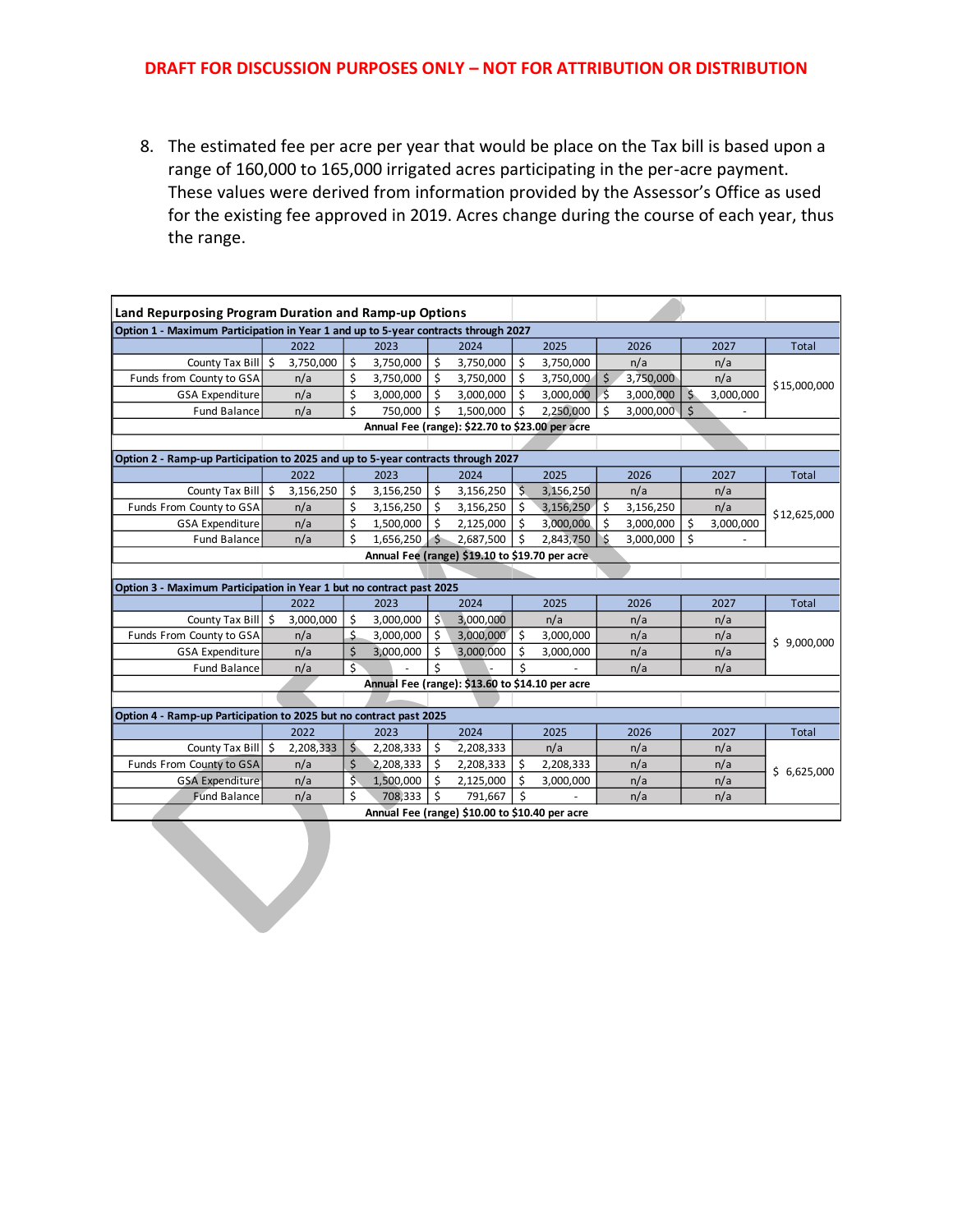# **TO: MEMBERS OF MERCED SUBBASIN GSA GOVERNING BOARD MARK HENDRICKSON, SECRETARY DATE: APRIL 14, 2022**

# **SUBJECT: APPOINTMENT OF TECHNICAL ADVISORY COMMITTEE MEMBERS**

#### **SUMMARY:**

In 2021, the Governing Board approved restructuring of the Technical and Advisory Committees into a single Technical Advisory Committee (TAC). Since then the TAC has met on a bimonthly basis to provide third party feedback on implementation activities such as the well consistency policy, land repurposing program development and public engagement, among others. Membership of the TAC is intended to be broad in order to allow for members to provide analysis and recommendation on technical components as well as assist with stakeholder outreach and educational efforts.

The TAC will continue to meet bimonthly and provide feedback on GSP implementation activities. Feedback from the TAC is provided to the Board via a representative when available. The proposed members have been identified by Board members. Staff is recommending the membership proposed be appointed.

#### **REQUEST/RECOMMENDATION/ACTION NEEDED:**

Action to appoint members to and update the existing membership of the TAC as proposed.